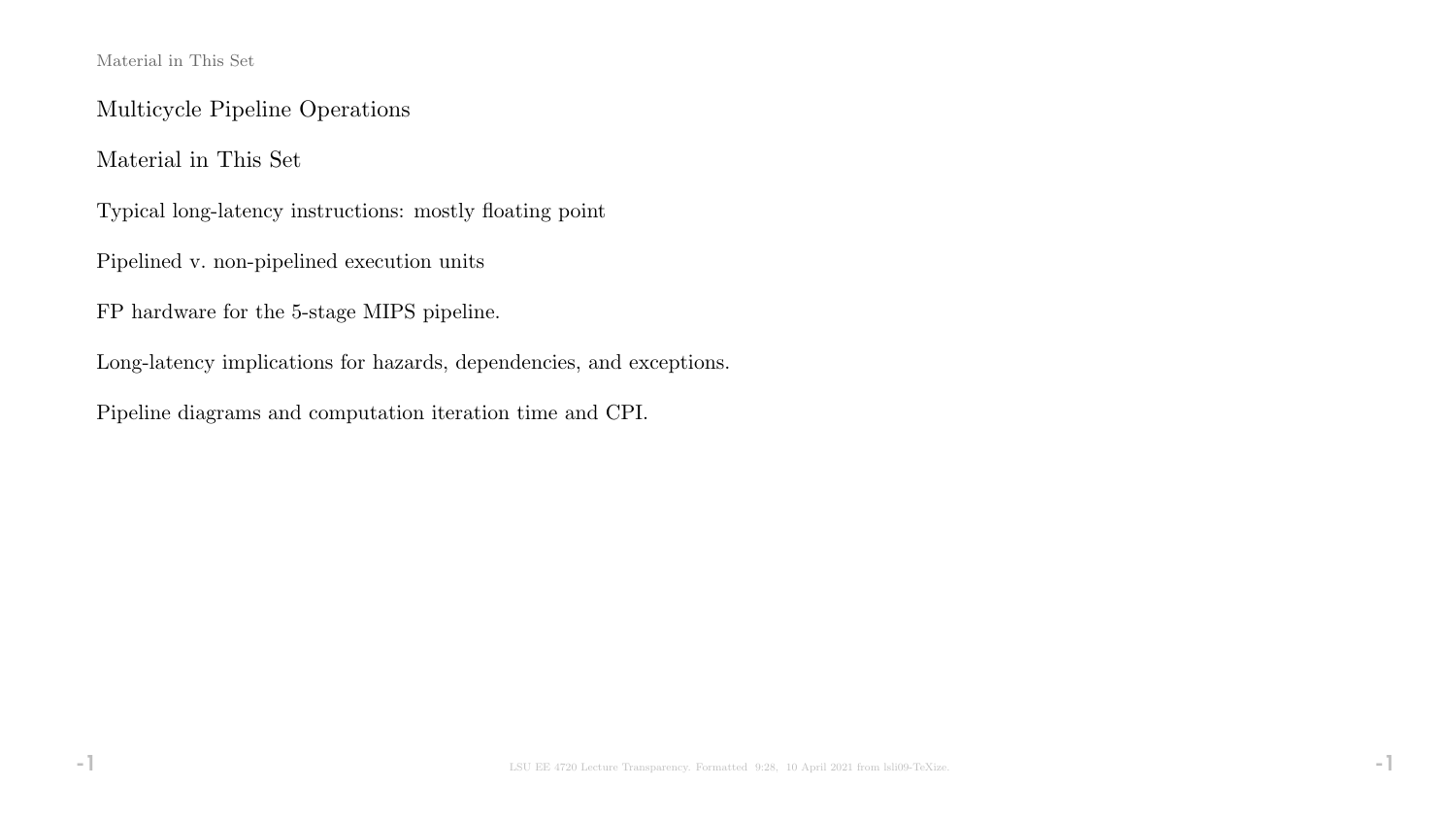#### Practice Problems

#### Practice Problems

The problems below draw on material covered in this set.

Easier Problems

2019 FE p2: Simple PED on pipeline including compare unit.

2016 FE p2b: Simple PED. Hardware for swc1 (one wire)

2015 FE p2b: Simple PED.

2012 FE p2: Show execution of code. Add bypass paths.

#### Medium Difficulty

2018 FE p3: Integrate comparison unit and FCC reg into FP pipeline.

2014 MT p2: Change pipe so instructions stall in ME to avoid a WF hazard.

2012 FE p1: Use FP multiply stages for integer multiply instructions.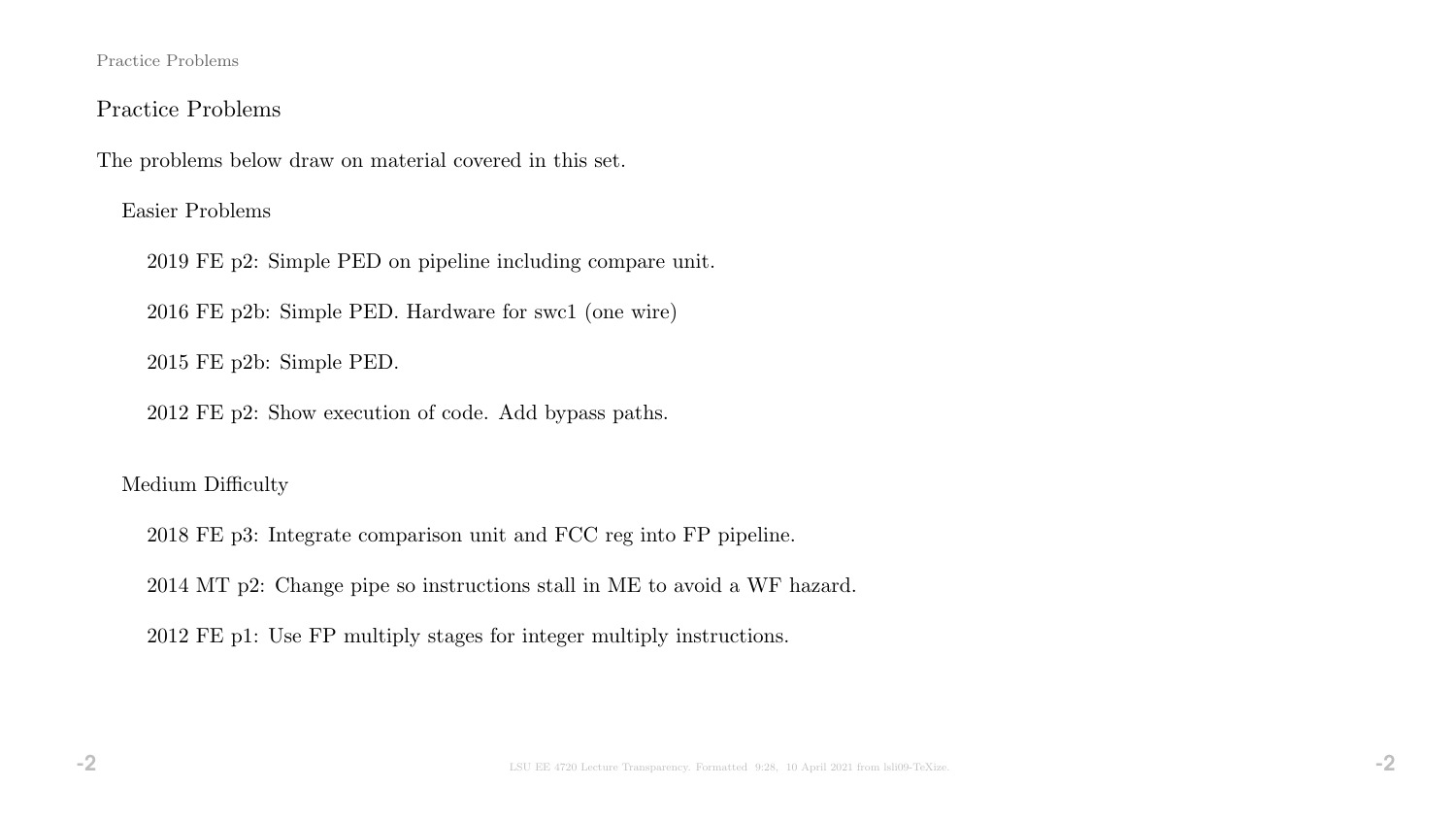### Multicycle Operations and Why they are Different

Multicycle Pipeline Operation:

An operation (usually arithmetic) that takes more than one or two cycles.

Examples, floating-point multiply and add.

| # Cycle<br>mul.d f0, f2, f4 IF ID M1 M2 M3 M4 M5 M6 WF<br># |  | 0 1 2 3 4 5 6 7 8                |            |  |  |
|-------------------------------------------------------------|--|----------------------------------|------------|--|--|
| #                                                           |  |                                  | Six Cycles |  |  |
| # Cycle<br>add.d f6, f8, f10 IF ID A1 A2 A3 A4 WF<br>#<br># |  | 0 1 2 3 4 5 6 7 8<br>Four Cycles |            |  |  |

Note: The number of cycles needed depends on . . .

 $\dots$  the operation  $\dots$ 

 $\ldots$  and of course the implementation.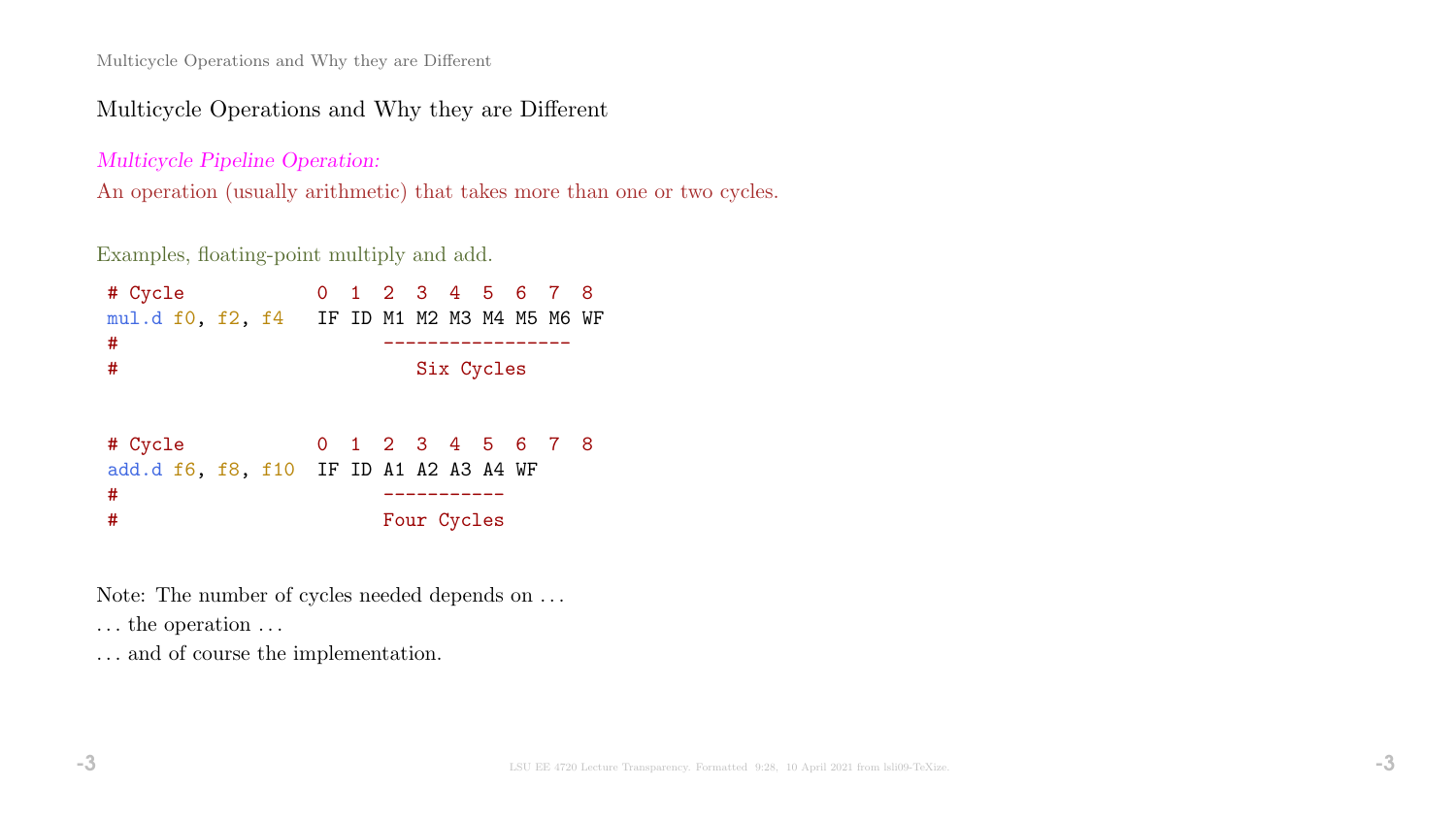Life is Simple with a Five-Stage Pipeline! :-)

Every instruction goes through the same five stages in the same order.

There are no writeback structural hazards.

Registers are written in program order.

| # Cycle           |  | 0 1 2 3 4 5 6 7 |                |  |  |
|-------------------|--|-----------------|----------------|--|--|
| add r1, r2, r3    |  | IF ID EX ME WB  |                |  |  |
| sub r4, r1, r5    |  | IF ID EX ME WB  |                |  |  |
| xori r6, r4, Obaa |  |                 | IF ID EX ME WB |  |  |
| $lw$ r8, $8(r9)$  |  |                 | IF ID EX ME WB |  |  |
| # Cycle           |  | 0 1 2 3 4 5 6 7 |                |  |  |

# Register being written: r1 r4 r6 r8 # These are in program order.

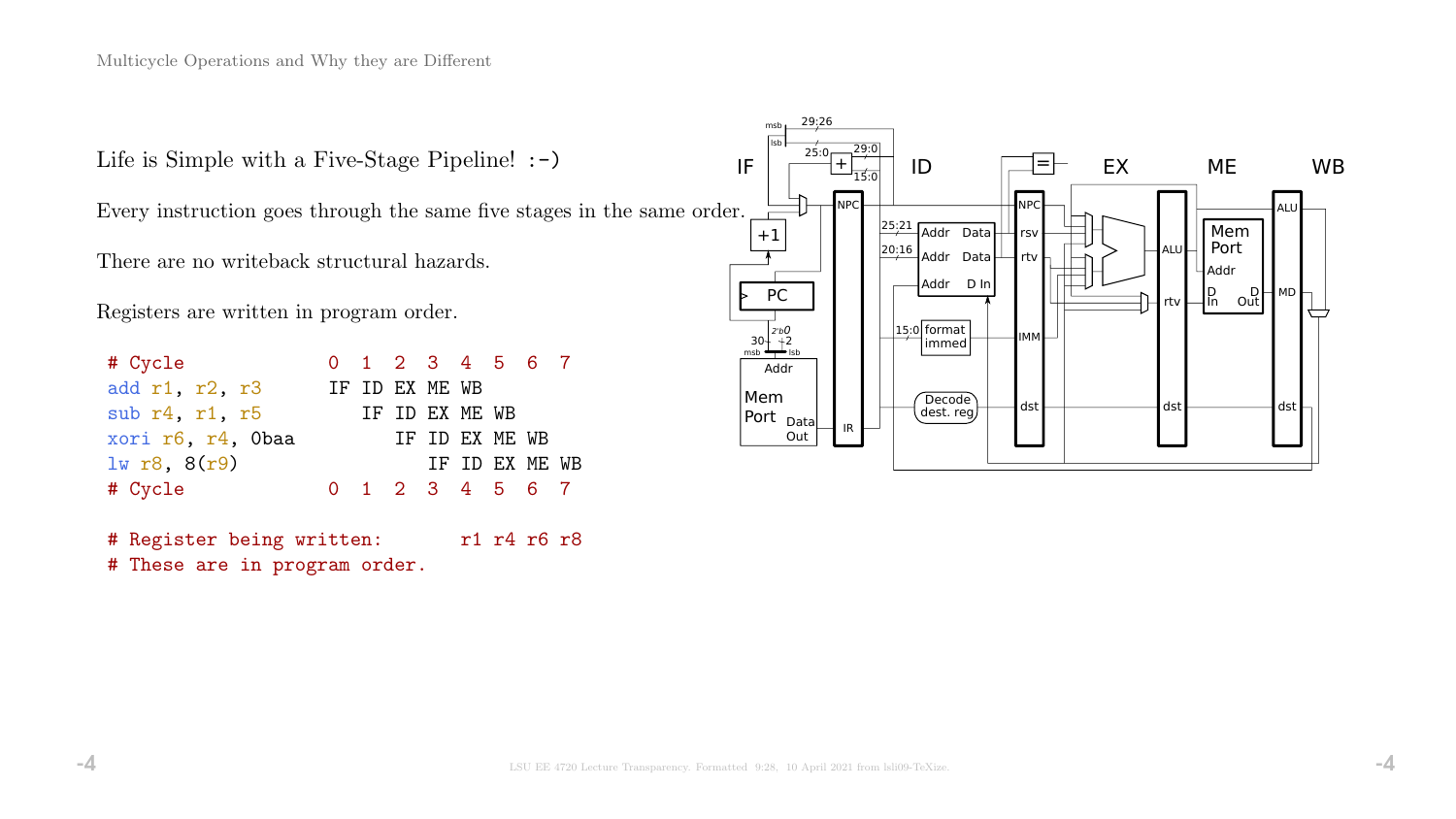### Five Stages are Feasible So Far Because

Instructions need only one or two stages to execute.

One stage: add, xori, etc.

Two stages: lw, sh, etc.

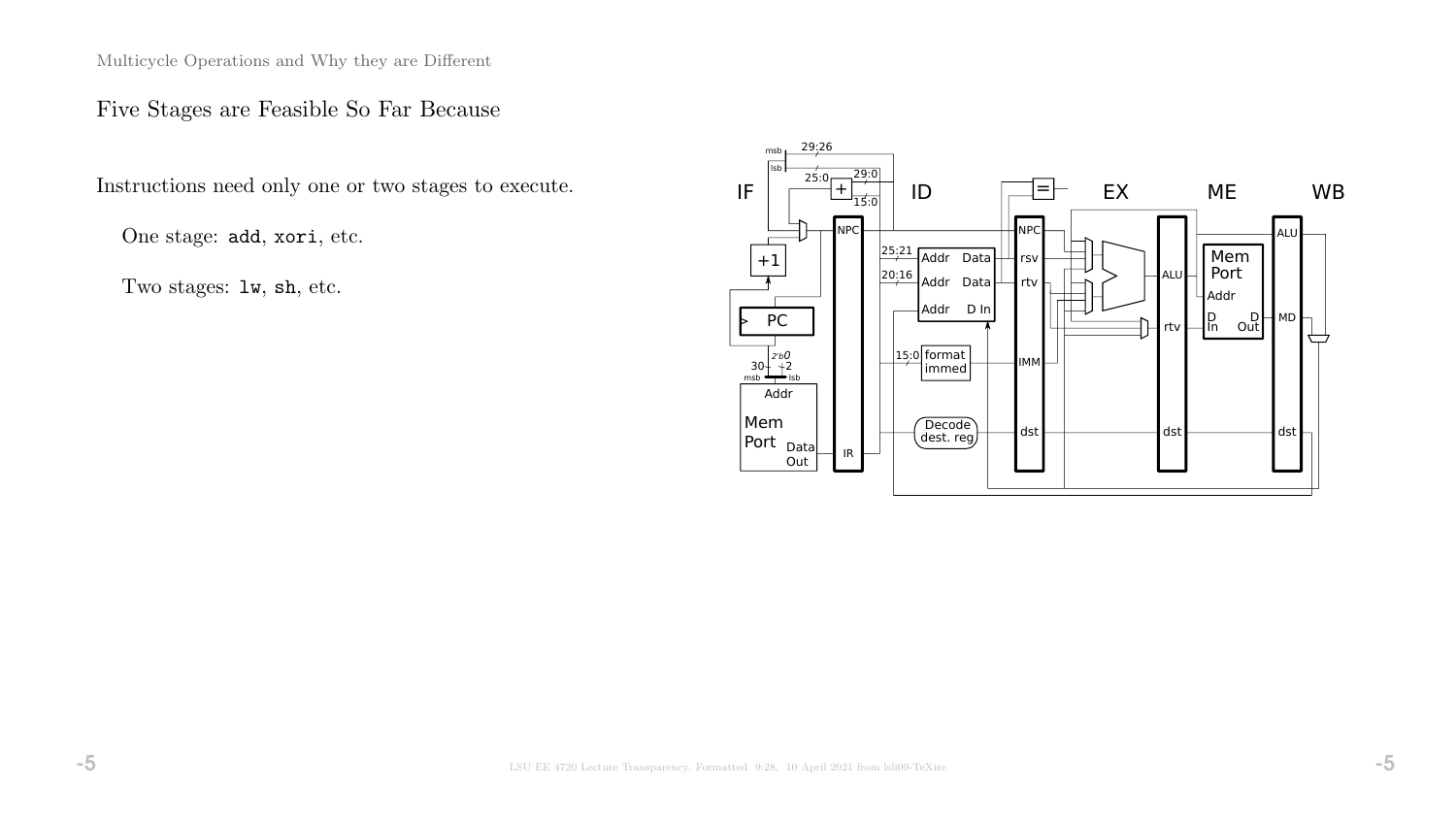### The End of Innocence

Unfortunately we must now set aside this simplicity and elegance.

Because floating-point operations . . .

 $\ldots$  can't feasibly be computed in one or two cycles.

The challenge is putting these units in our pipeline.

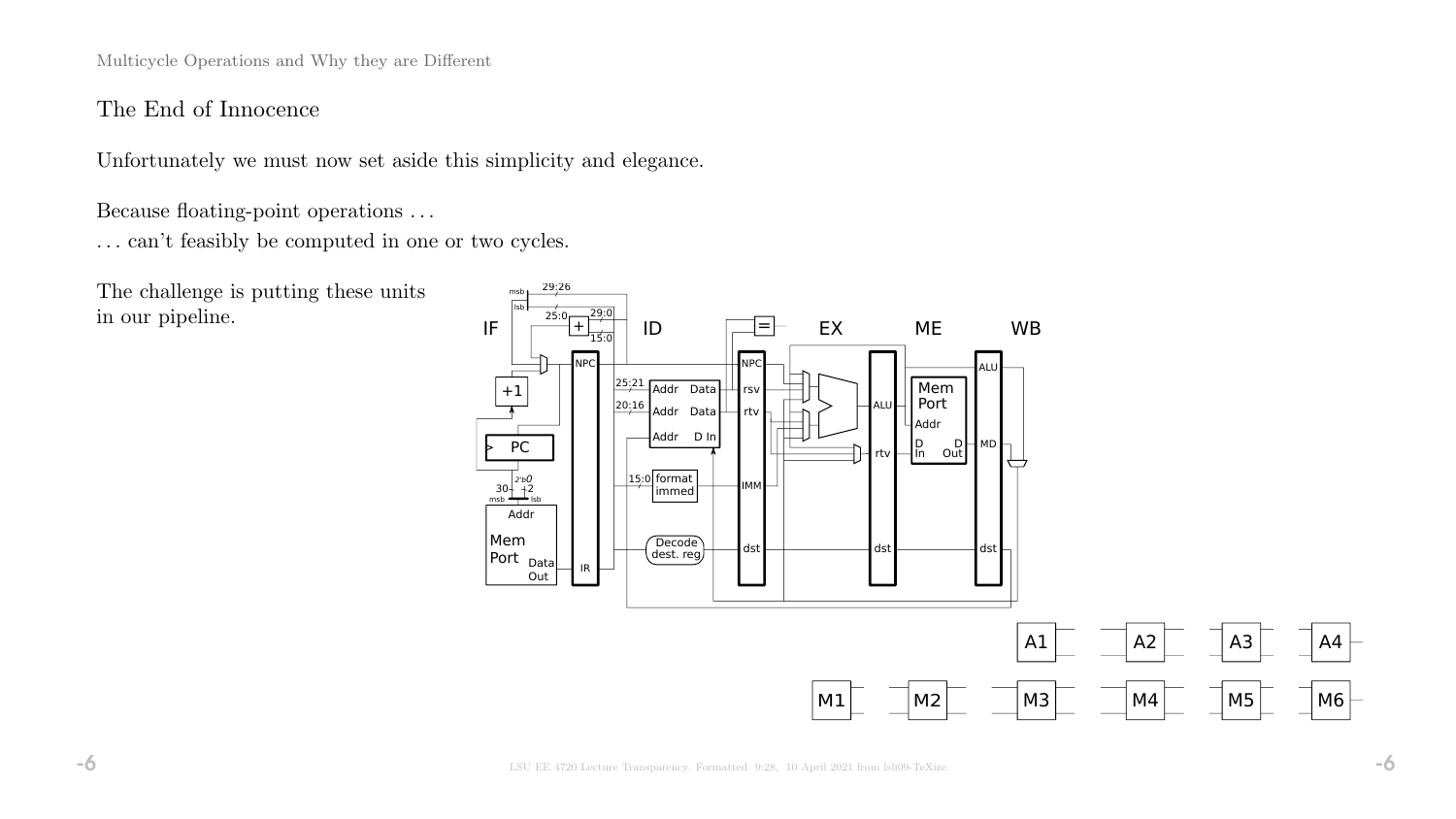Possible implementation strategies:

- A simple pipeline with lots of stages and an expensive bypass network.
- A simple pipeline with lots of stages and large integer instruction latencies.
- A complex pipeline with low latency for integer instructions.

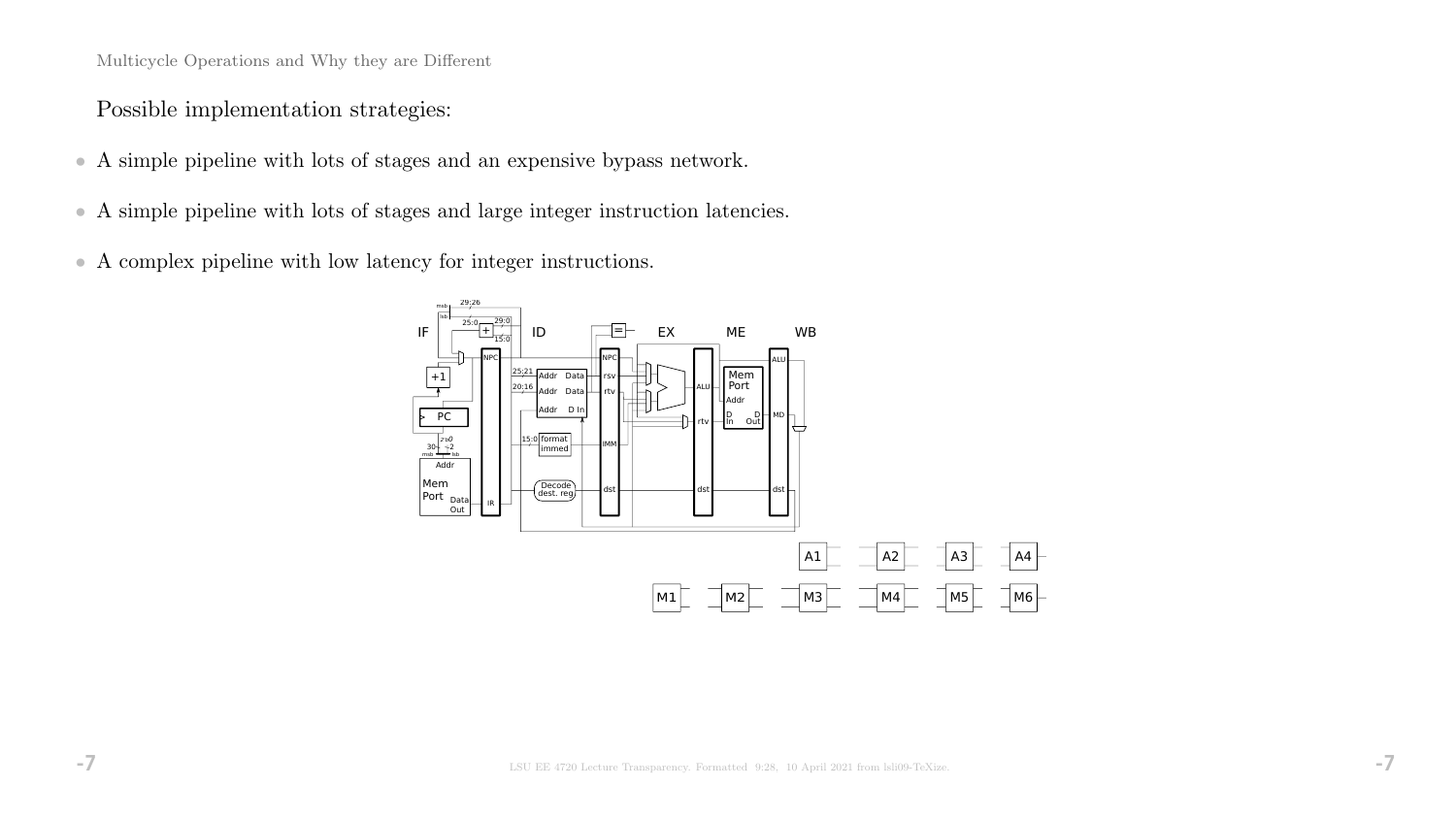Common Long-Latency Instructions

### Common Long-Latency Instructions

Fastest (shortest—but still long—latency): Floating-Point Add, Subtract, Conversions

MIPS: add.d, sub.d, cvt.s.w (convert integer to float), etc.

Intermediate Speed: Multiply

MIPS: mul.d, mul.s.

Slowest Speed: Divide, Modulo, Square Root

MIPS: div.d, sqrt.d.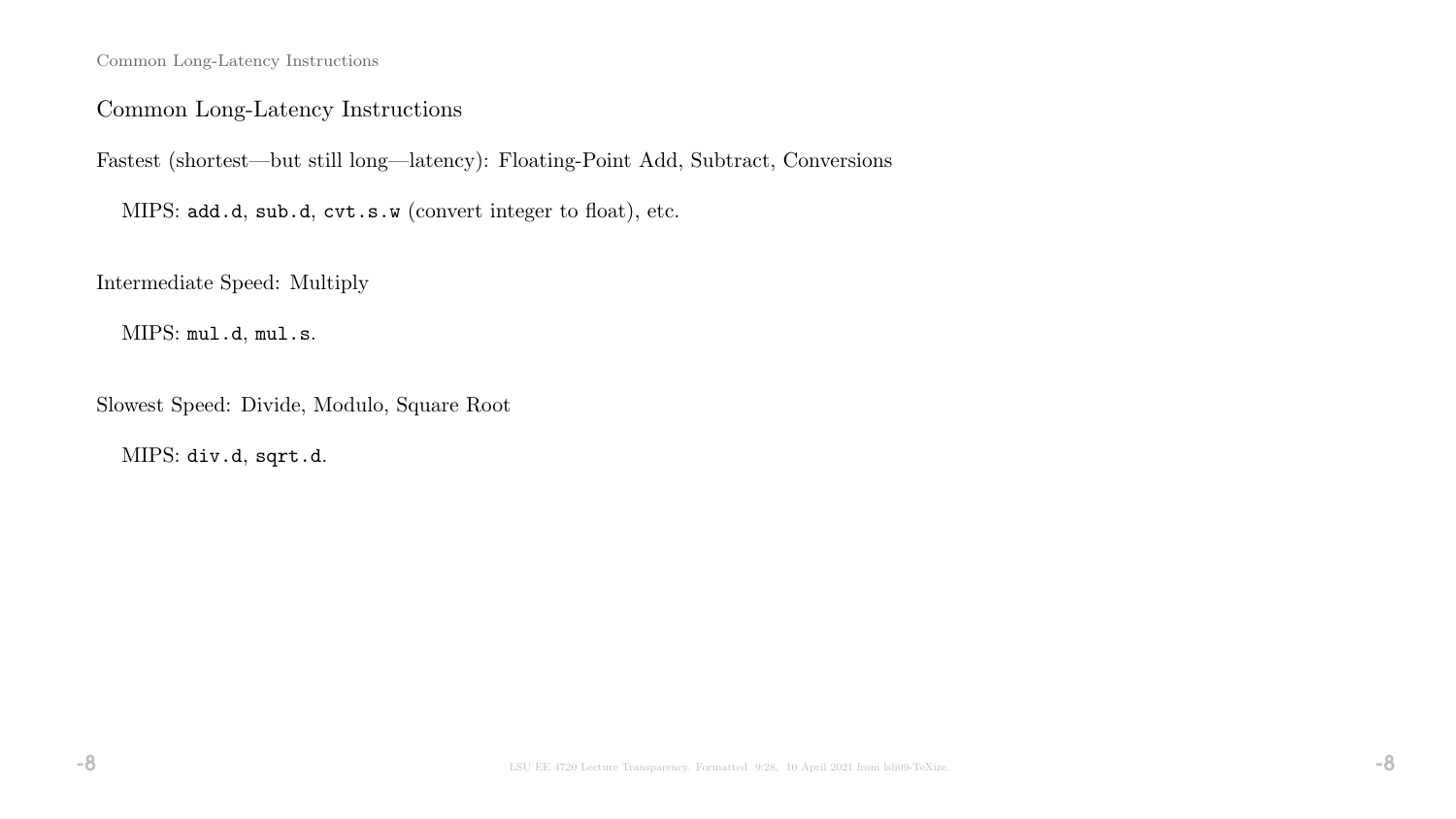Functional Units and Pipelining  $\gg$  Definitions

#### Functional Units and Pipelining

Implementations often balance cost and performance.

Consider an add operation that takes about  $4 \text{ ns} \dots$ 

. . . and that can be split into four stages, A1, A2, A3, A4.

#### Definitions

#### Initiation Interval:

The number of cycles that a functional unit stage will need to perform an operation.

The initiation interval for all stages in the MIPS integer pipeline is 1... . . . and the initiation interval frequently used FP operations is usually 1.

#### Operation Latency:

The number of cycles needed to complete an operation.

That's 1 for ALU operations, 4 for the addition above.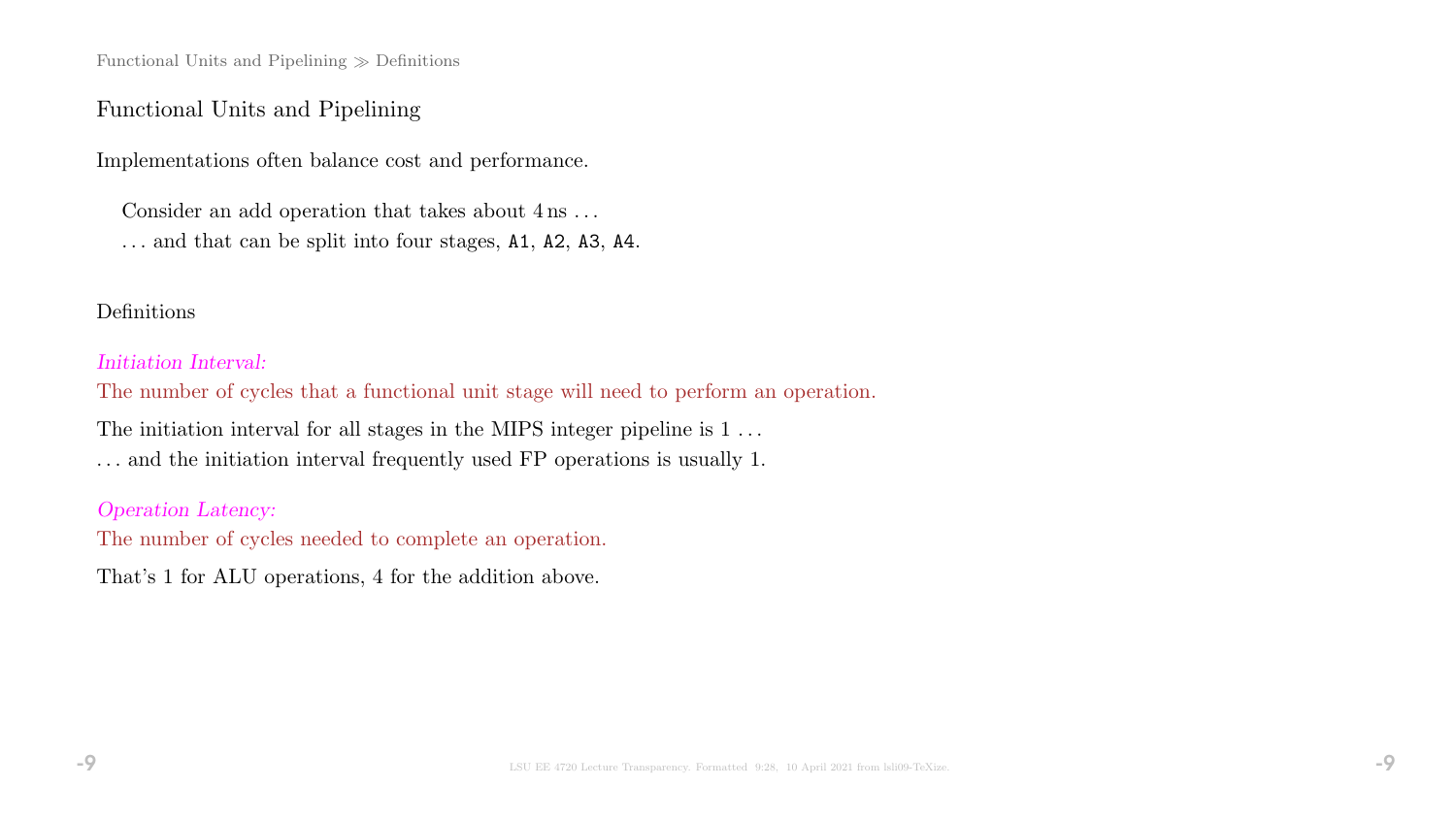Functional Units and Pipelining  $\gg$  Fully Pipelined

#### Highest Cost: Fully Pipelined Functional Unit

In a fully pipelined unit all stages have an initiation interval of 1.

Example, fully pipelined FP add:

| # Cycle 0 1 2 3 4 5 6 7 8 9 10 11 12   |  |                      |  |  |  |                               |  |
|----------------------------------------|--|----------------------|--|--|--|-------------------------------|--|
| add.d f0, f2, f4 IF ID A1 A2 A3 A4 WF  |  |                      |  |  |  |                               |  |
| add.d f6, f8, f10 IF ID A1 A2 A3 A4 WF |  |                      |  |  |  |                               |  |
| add.d <b>F12</b> , f14, f16            |  | IF ID A1 A2 A3 A4 WF |  |  |  |                               |  |
| add.d f18, F12, f20                    |  |                      |  |  |  | IF ID -------> A1 A2 A3 A4 WF |  |

The  $\verb|add.d|$  f18 stalls due to a dependence.

The initiation interval of A1 to A4 must be 1.

The add operation latency is 4.

Typically addition and multiplication units are fully pipelined.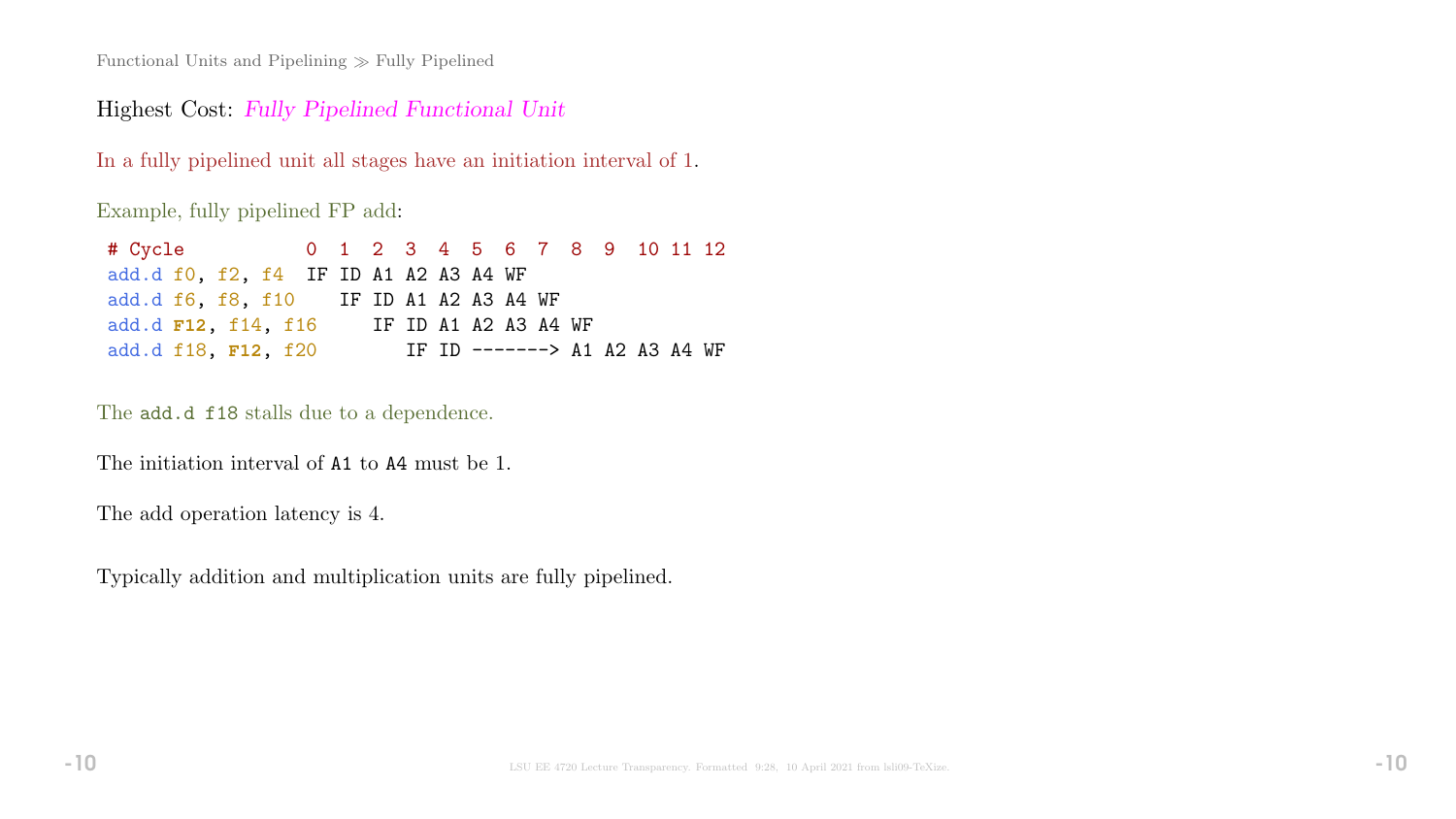Functional Units and Pipelining  $\gg$  Unpipelined Units

Low Cost: Unpipelined

In an unpipelined unit the initiation interval equals the operation latency.

#### Example, unpipelined FP add

Suppose A1 through A4 are very similar . . . . . . and so one piece of hardware, A, can perform each stage's operation.

Then the entire computation could be done by using A four times:

| # Cycle 0 1 2 3 4 5 6 7 8 9 10 11 12 13 14  |  |  |  |                         |  |  |  |  |
|---------------------------------------------|--|--|--|-------------------------|--|--|--|--|
| add.d f0, f2, f4 IF ID A A A A WF           |  |  |  |                         |  |  |  |  |
| add.d F6, f8, f10 IF ID -------> A A A A WF |  |  |  |                         |  |  |  |  |
| addi r1, r1, 8                              |  |  |  | IF -------> ID EX ME WB |  |  |  |  |
| add.d f12, F6, f14                          |  |  |  | IF ID $---> A$ A A A WF |  |  |  |  |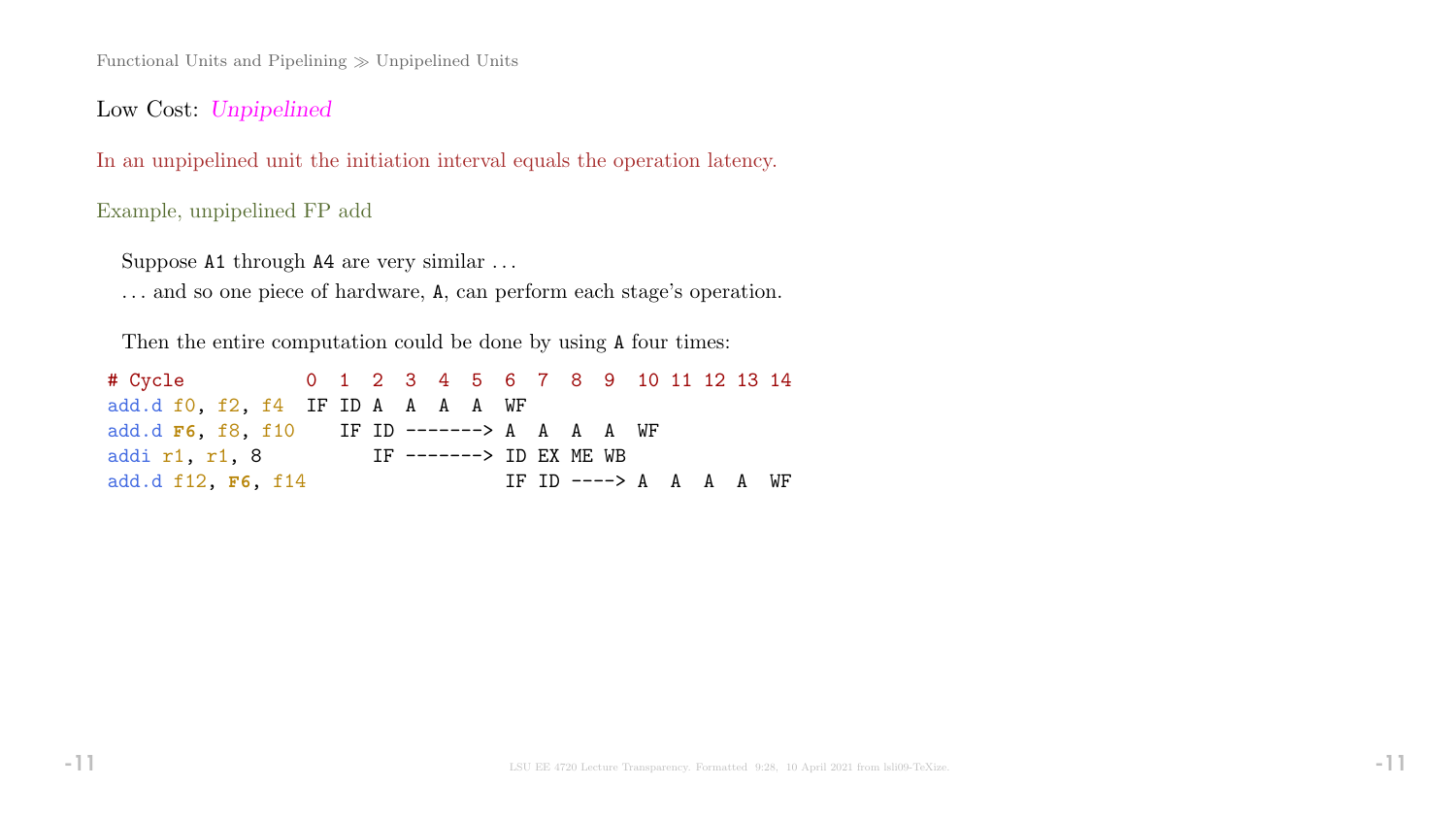Functional Units and Pipelining  $\gg$  Unpipelined Units

Continued: Example, unpipelined FP add.

# Cycle 0 1 2 3 4 5 6 7 8 9 10 11 12 13 14 add.d f0, f2, f4 IF ID A A A A WF add.d **F6**, f8, f10 IF ID -------> A A A A WF addi r1, r1, 8 IF -------> ID EX ME WB add.d f12, F6, f14 IF ID ----> A A A A WF

The **add.d F6** stalls to use the A functional unit.

The **add.d f12** stalls to dependence and use of the A functional unit.

```
The initiation interval of A is 4, the operation latency is 4.
```
Cost is  $\frac{1}{4}$  of fully pipelined version.

But even non-dependent consecutive FP add instructions stall.

Division and trigonometric operations are usually unpipelined.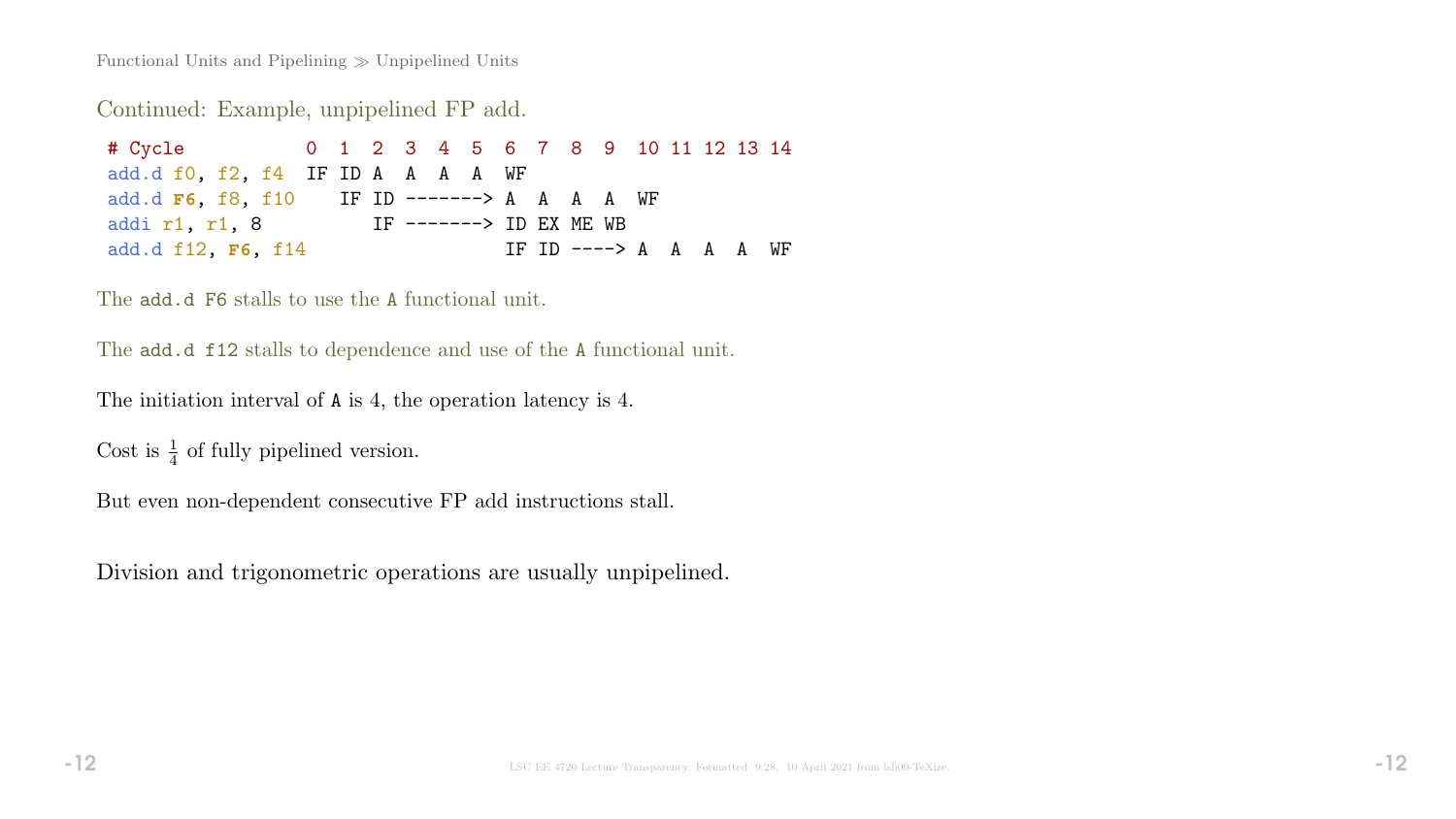Functional Units and Pipelining  $\gg$  Multiple Unpipelined Units

# Intermediate Cost: Multiple Unpipelined Functional Units

Two unpipelined FP add units, A and B.

| # Cycle the second that the second the second second second the second second second second second second second second second second second second second second second second second second second second second second seco |  |  |  | 0 1 2 3 4 5 6 7 8 9 10 |  |  |
|--------------------------------------------------------------------------------------------------------------------------------------------------------------------------------------------------------------------------------|--|--|--|------------------------|--|--|
| add.d f0, f2, f4 IF ID A A A A WF                                                                                                                                                                                              |  |  |  |                        |  |  |
| add.d f6, f8, f10 IF ID B B B B WF                                                                                                                                                                                             |  |  |  |                        |  |  |
| add.d f12, f14, f16 IF ID ----> A A A A WF                                                                                                                                                                                     |  |  |  |                        |  |  |

Initiation interval of both A and B are 4.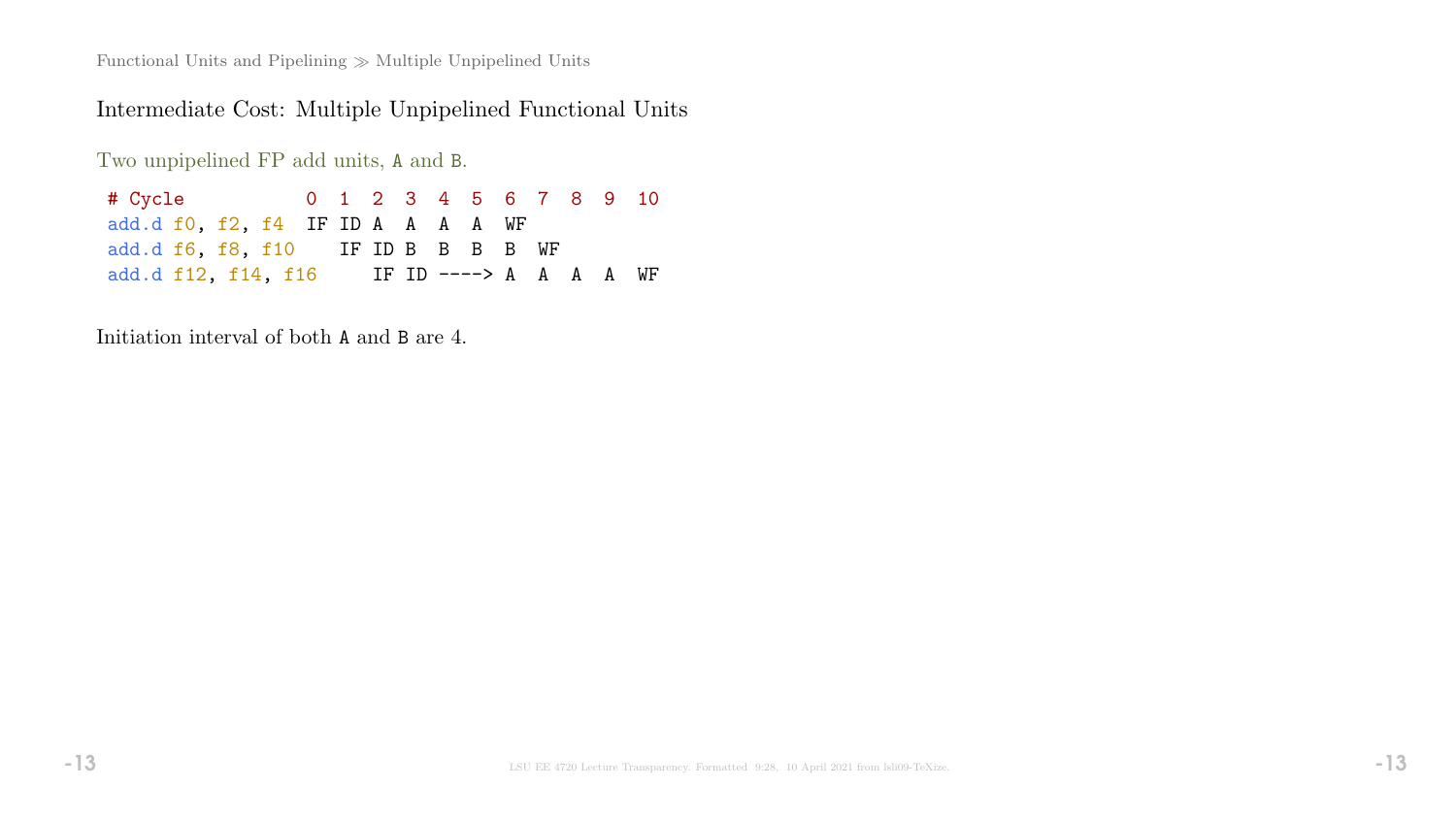Intermediate Cost: Partially Pipelined Functional Units

A unit is partially pipelined if its stages have an initiation interval strictly greater than 1, and strictly less than the operation latency.

Example, partially pipelined add.

Consider an adder in which Aa performs either A1 or A2 . . . . . . and Ab performs either A3 or A4.

# Cycle 0 1 2 3 4 5 6 7 8 9 10 add.d f0, f2, f4 IF ID Aa Aa Ab Ab WF add.d  $f6$ ,  $f8$ ,  $f10$  IF ID  $\rightarrow$  Aa Aa Ab Ab WF add.d f12, f14, f16 IF  $\rightarrow$  ID  $\rightarrow$  Aa Aa Ab Ab WF

Stages Aa and Ab each of an initiation interval of 2.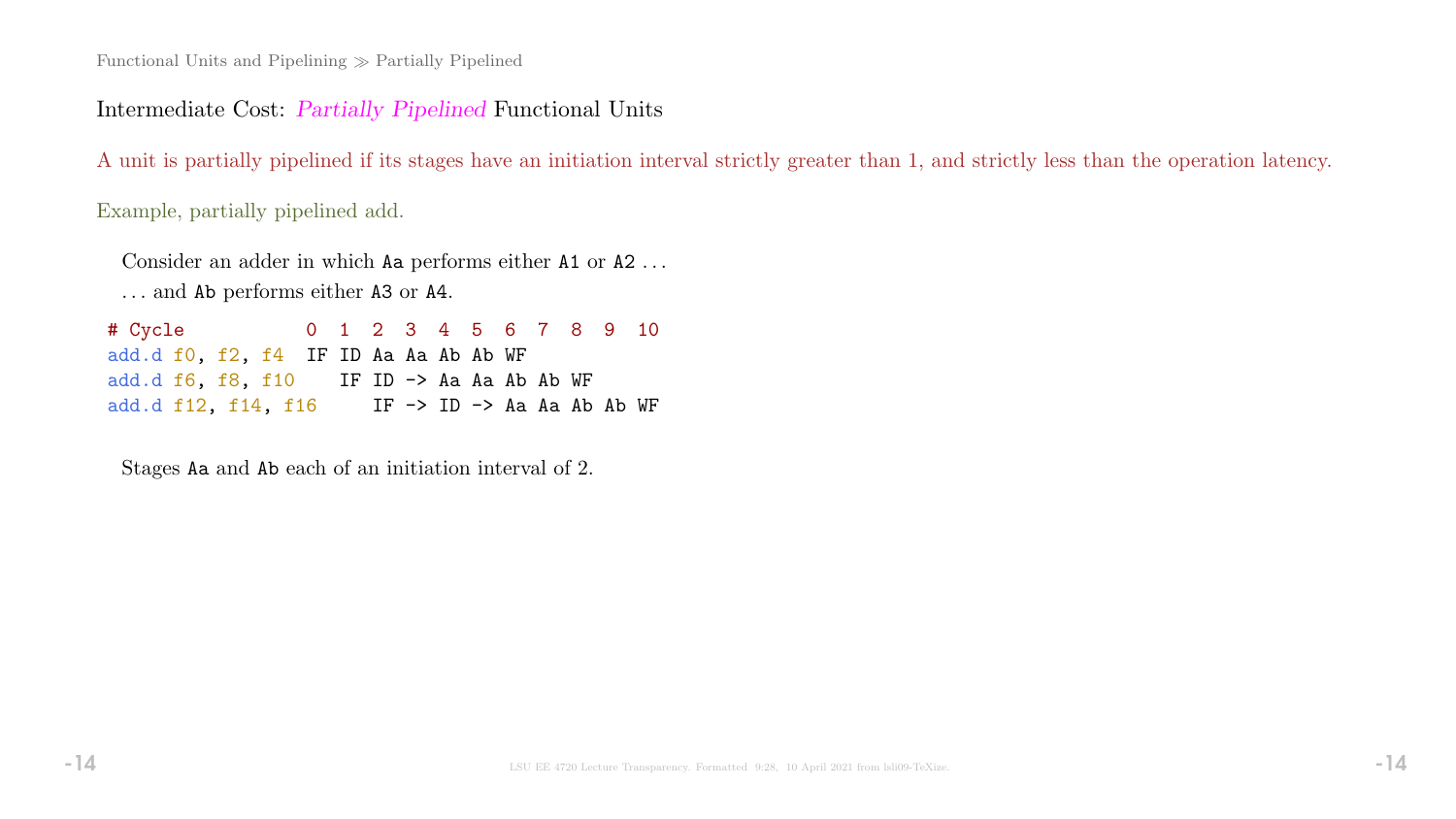Floating Point in Chapter-3 MIPS Implementation

### Floating Point in Chapter-3 MIPS Implementation

Typical Classroom Example Floating Point Functional Units

 $\bullet$  FP Add

Four stages, fully pipelined: Operation Latency 4, Initiation Interval 1.

Used for FP Add, FP Subtract, FP Comparisons, etc.

• FP Multiply

Six stages, fully pipelined: Operation Latency 6, Initiation Interval 1. Used for FP Multiply.

• FP Divide

Twenty five cycles, unpipelined: Operation Latency 25, Initiation Interval 25.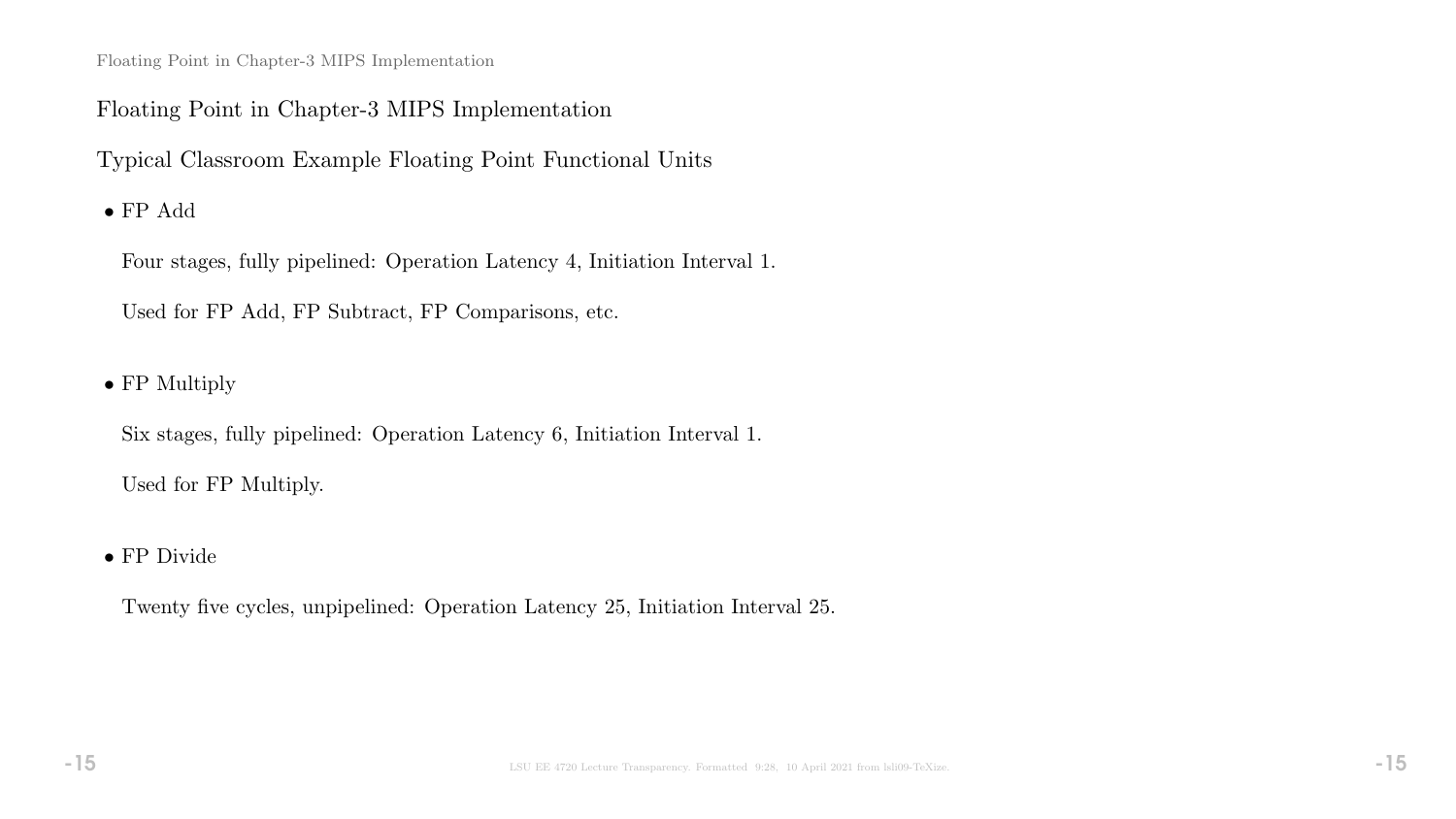Classroom Floating-Point MIPS Pipeline

#### Classroom Floating-Point MIPS Pipeline

Example floating unit implementation main features:

Separate register file.

Number of stages vary depending on functional unit.

Floating-point writeback separate from integer writeback.

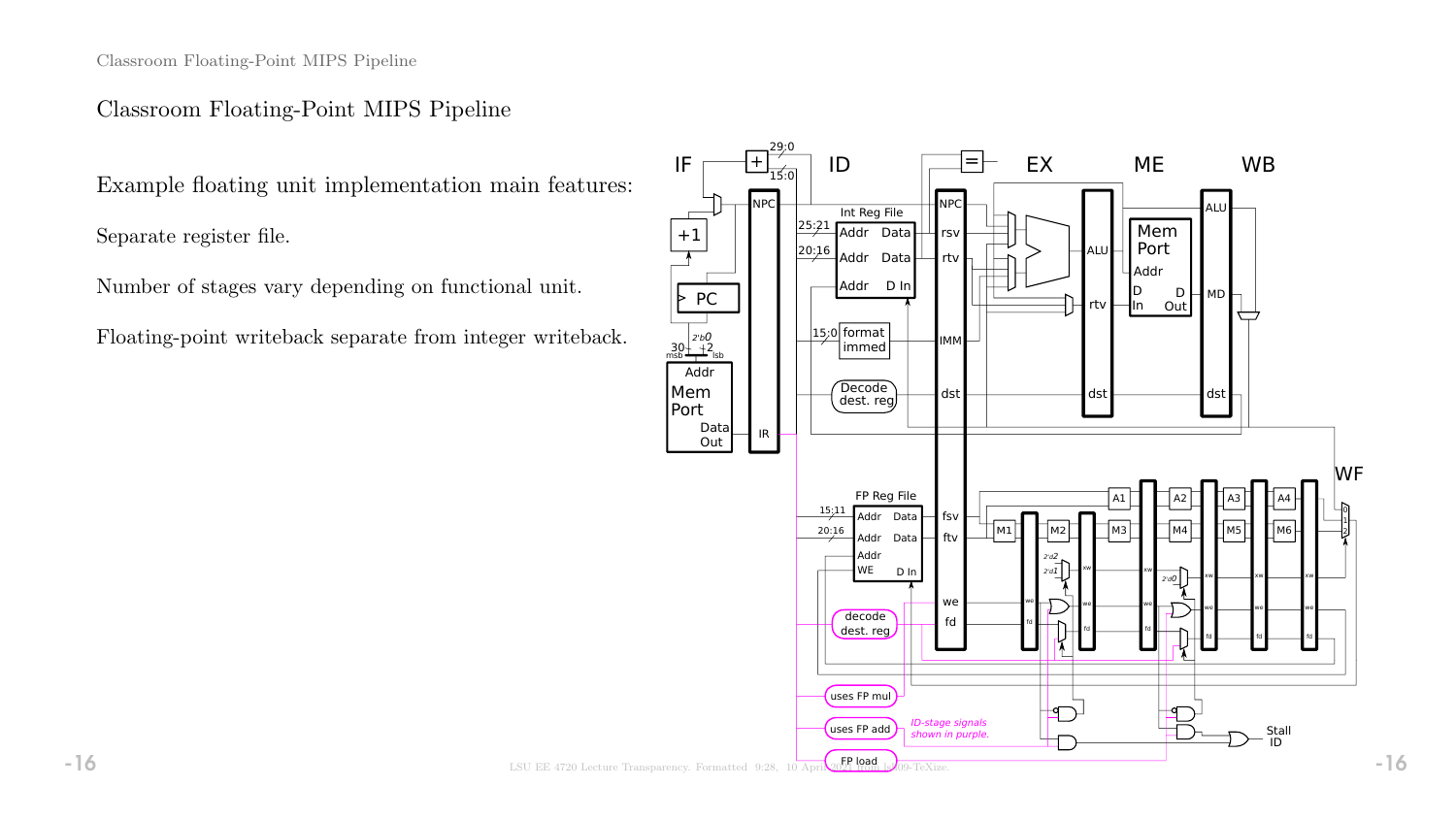# Floating-Point Pipeline

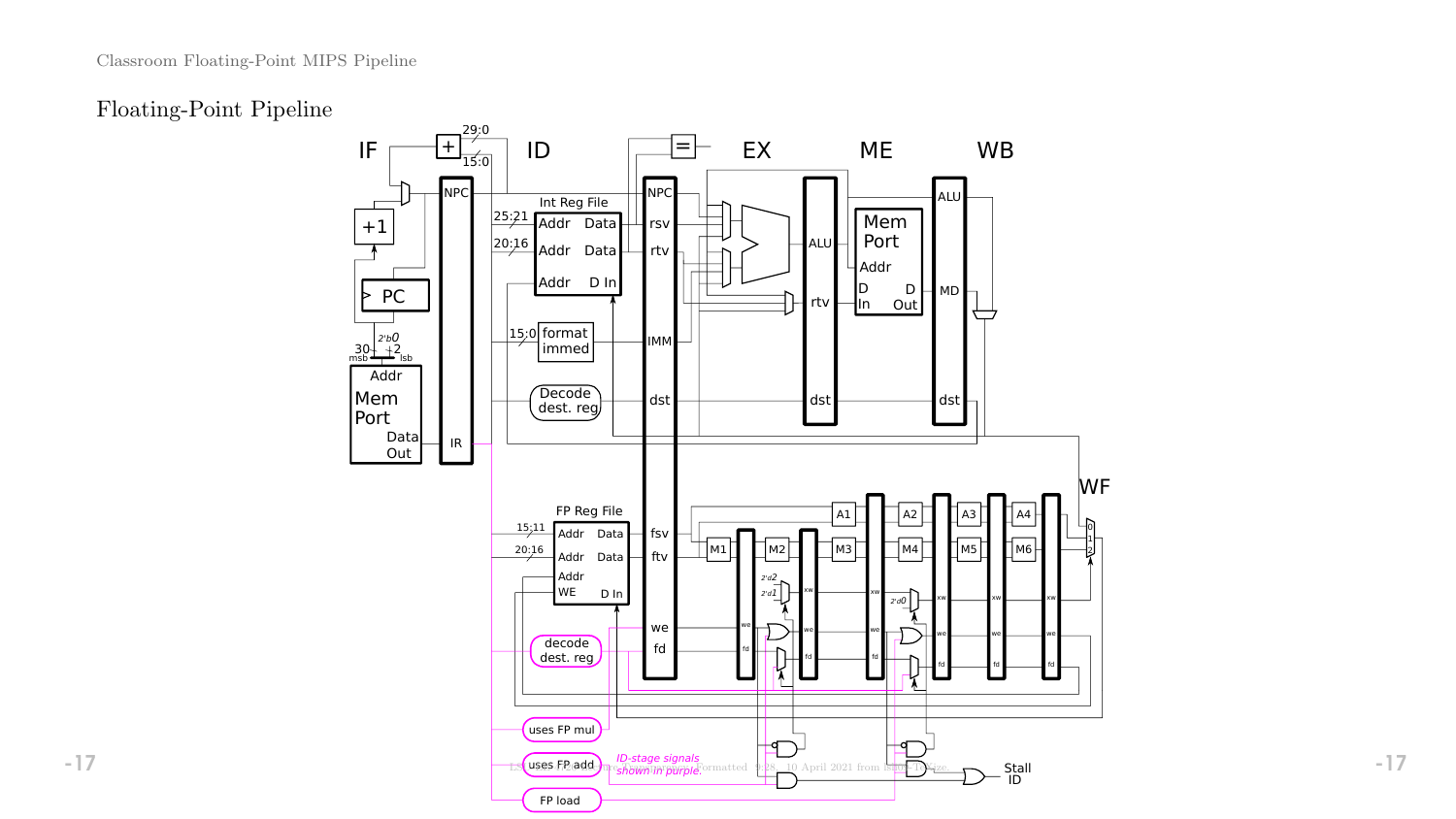Classroom Floating-Point MIPS Pipeline

Floating-Point Pipeline

Example floating unit implementation notes:

Bypass paths not shown.

Paths to implement  $FPR \rightarrow GFP$  not shown.

Paths for double FP loads and any FP stores (ldc1, sdc1, etc.) not shown.

Pipeline latches for we and  $fd$  may be part of reservation register (covered soon).

Use of register pairs for double operands ignored.

See Spr. 2003 HW 5, Prob. 4, <https://www.ece.lsu.edu/ee4720/2003/hw05sol.pdf>.

The divide functional unit is not shown.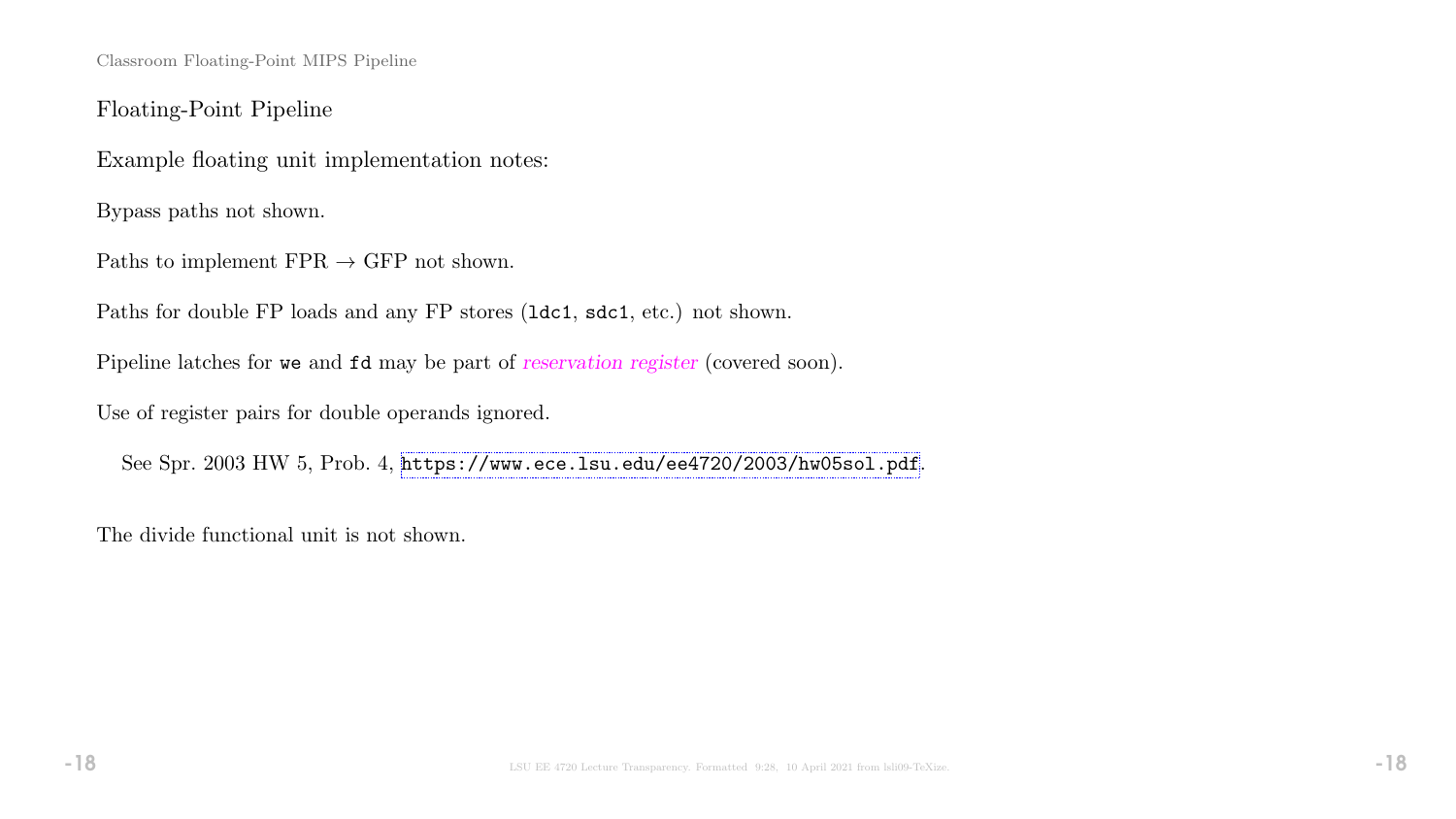Hazards With Long-Latency Instructions in Classroom Pipeline  $\gg$  Structural Hazards

#### Hazards With Long-Latency Instructions in Classroom Pipeline

Structural Hazards

Functional Unit Structural Hazards

Because an instruction can occupy a functional unit  $(e.g., DIV)$  more than one cycle ... . . . a following instruction needing that unit may be stalled.

(Occurs when initiation interval greater than one.)

Register Write (WF-Stage) Structural Hazards

Because different units have different latencies . . .

. . . instructions that started at different times can finish at the same time . . .

. . . only one can write results (unless extra register file ports added).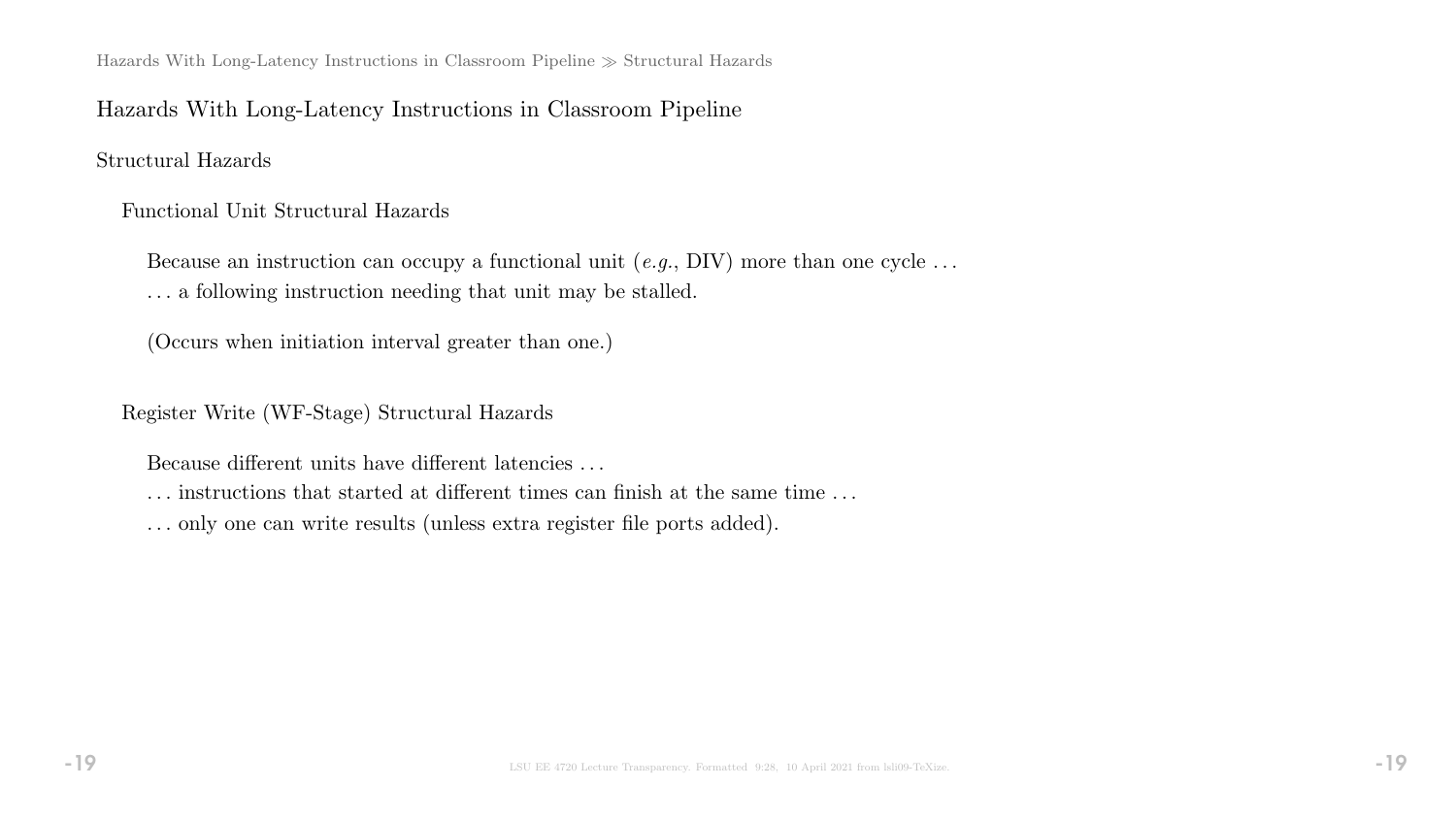Hazards With Long-Latency Instructions in Classroom Pipeline Data Hazards

### Data Hazards

#### RAW Hazards

As with integer operations, result not ready in time.

With long-latency operations instructions may wait longer.

#### WAW Hazards

Occurs when two nearby instructions write same register . . . . . . and second instruction finishes first.

#### WAR Hazards

Cannot occur in Chapter-3 pipeline because instructions start in order.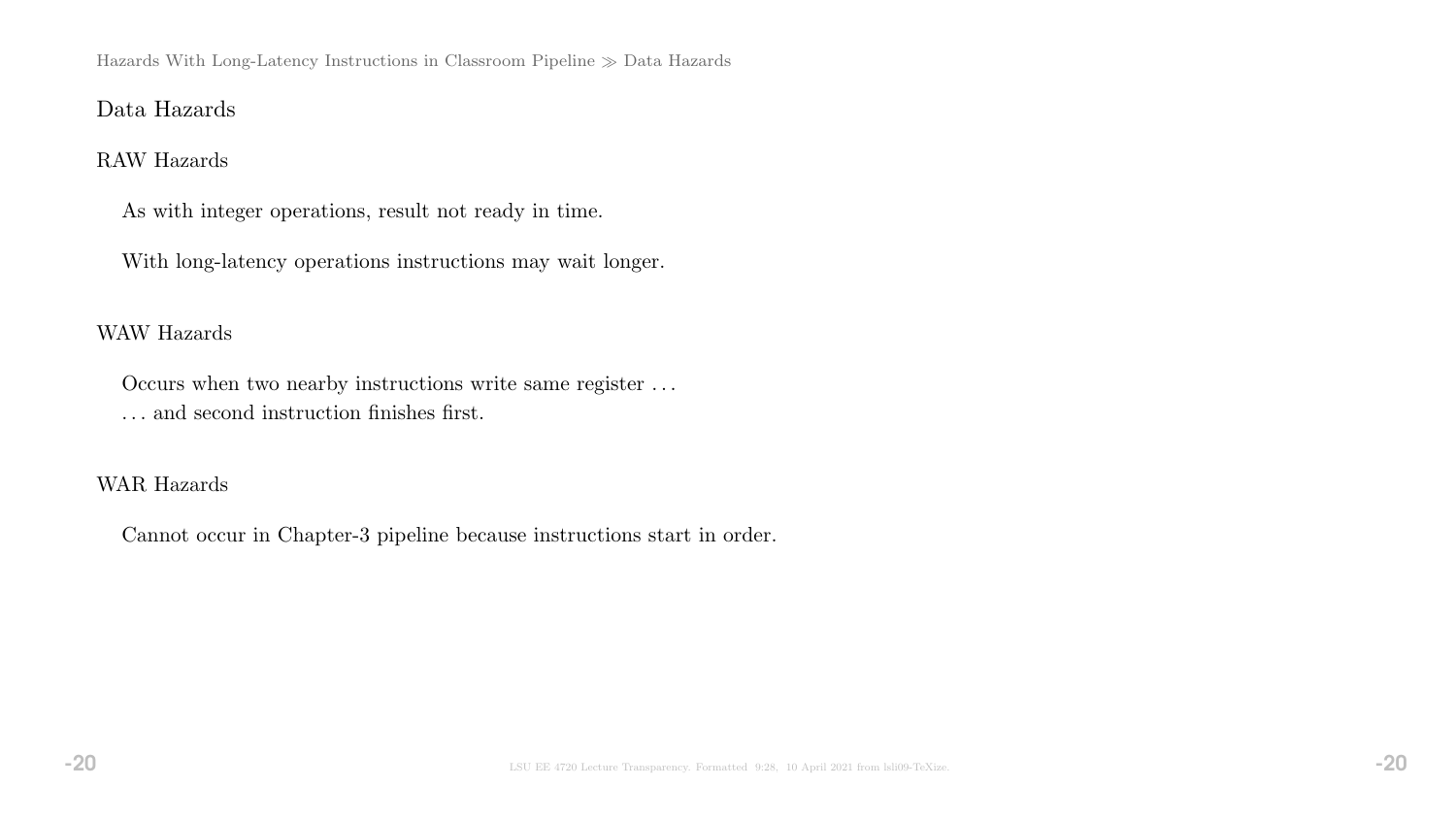Hazards With Long-Latency Instructions in Classroom Pipeline  $\gg$  Precise Exceptions

# Precise Exceptions

- A headache because an instruction can be ready to write . . .
- . . . long before a preceding instruction raises an exception.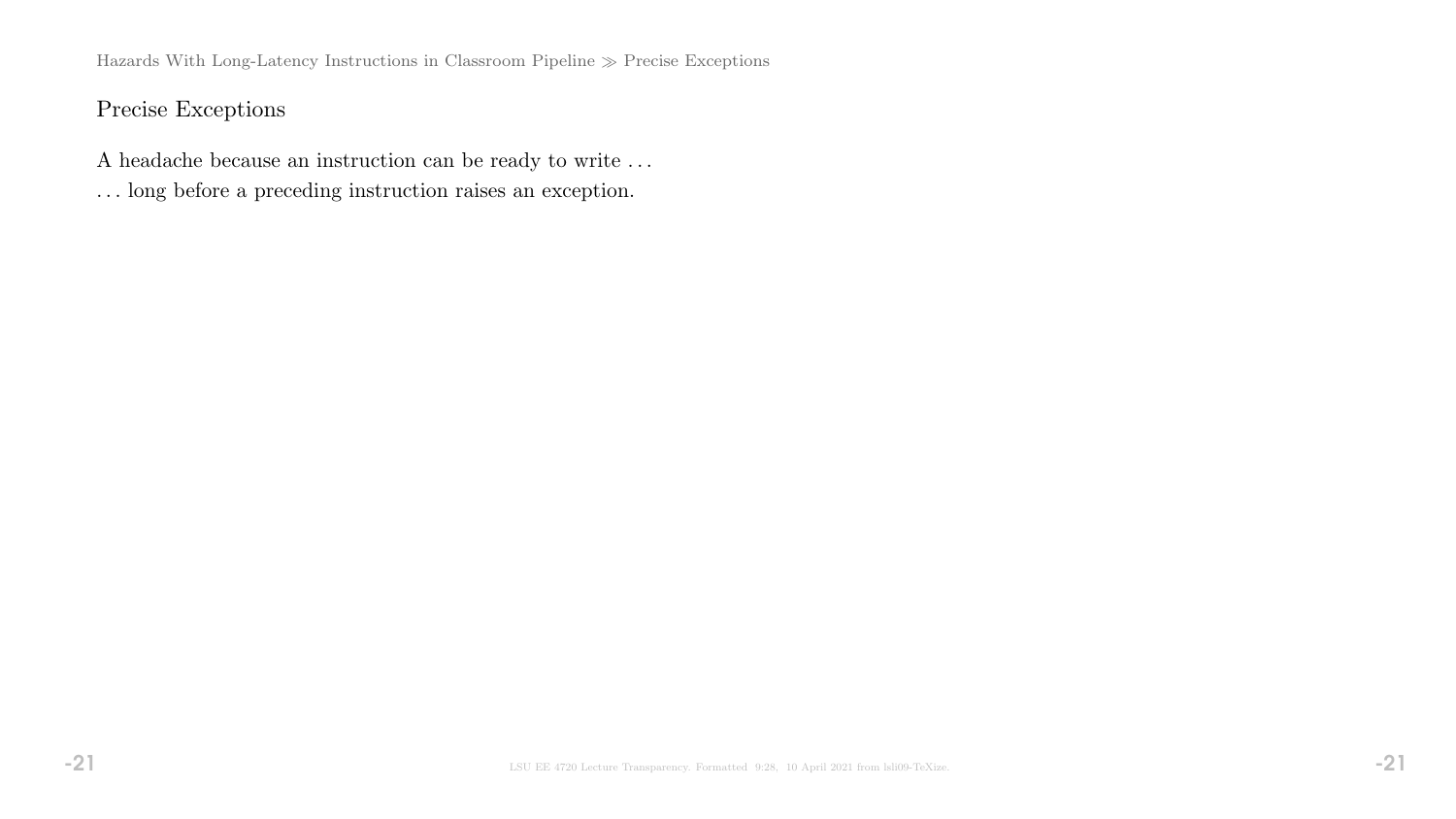#### Handling Functional Unit Structural Hazards

Example, 6-cycle unpipelined divide.

Unless FU changed, instructions must be stalled to avoid hazard.

| # Cycle                                                                 |  | 0 1 2 3 4 5 6 7 8 9 10 11 12 13 14 |  |  |  |  |  |  |
|-------------------------------------------------------------------------|--|------------------------------------|--|--|--|--|--|--|
| div.d f0, f2, f4 IF ID DIV DIV DIV DIV DIV DIV WF                       |  |                                    |  |  |  |  |  |  |
| div.d f6, f8, f10 IF ID -------------------> DIV DIV DIV DIV DIV DIV WF |  |                                    |  |  |  |  |  |  |

Hazard easily handled:

Units provide a ready-next-cycle signal to ID stage.

Instruction stalled if ready-next-cycle for needed unit is 0.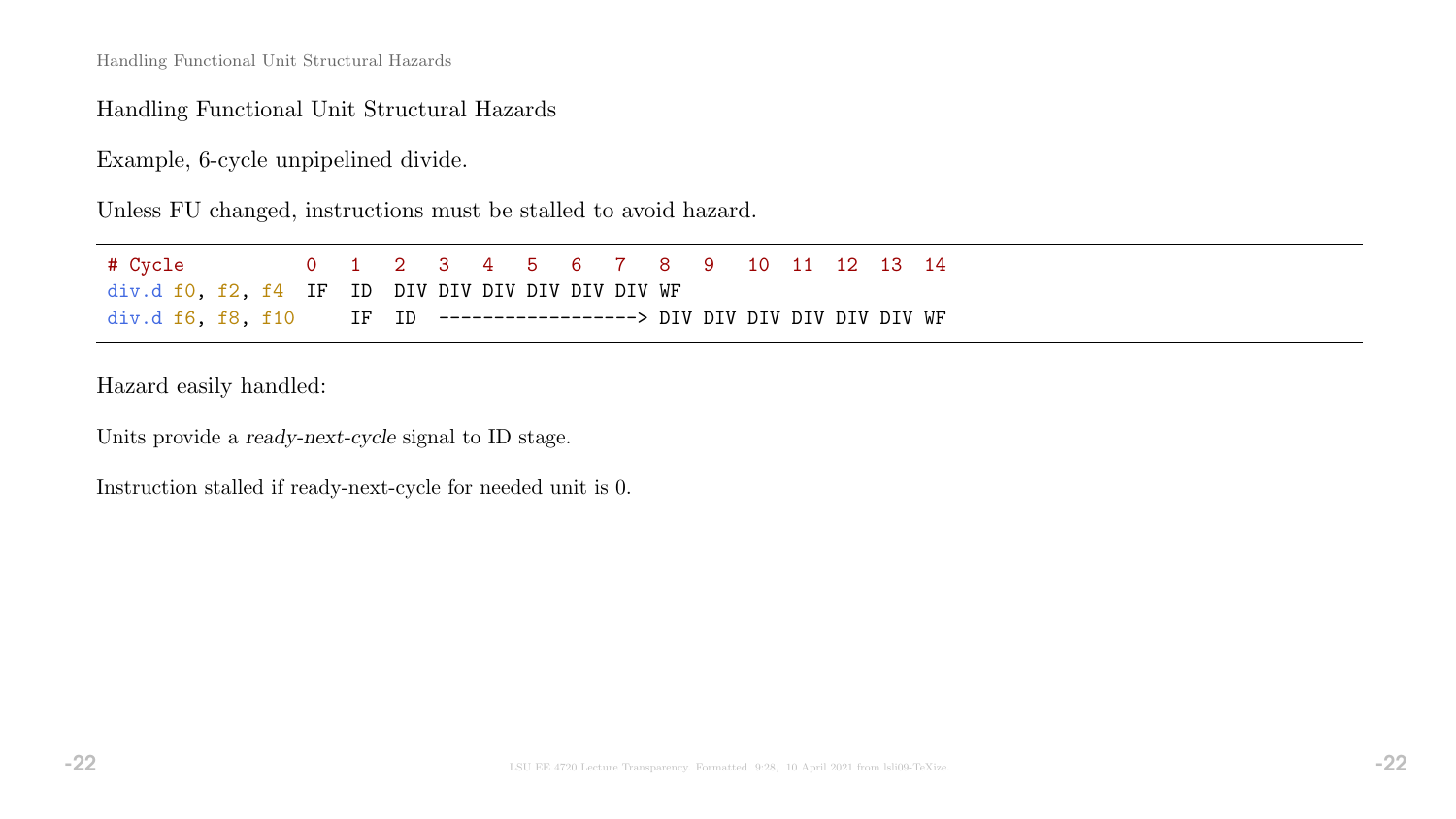### Eliminating Hazards

Provide more than one functional unit.

Example, provide two 6-cycle divide units, DVa and DVb.

| # Cycle                                            |  | 0 1 2 3 4 5 6 7 8 9 |  |  |  |  |
|----------------------------------------------------|--|---------------------|--|--|--|--|
| div.d f0, f2, f4 IF ID DVa DVa DVa DVa DVa DVa WF  |  |                     |  |  |  |  |
| div.d f6, f8, f10 IF ID DVb DVb DVb DVb DVb DVb WF |  |                     |  |  |  |  |

Pipeline functional unit.

Example, use 6-cycle, initiation interval 2, pipelined divide . . .

 $\ldots$  and live with single stall cycle.

| # Cycle                                                  |  |  |  |  |  | 0 1 2 3 4 5 6 7 8 9 10 |  |
|----------------------------------------------------------|--|--|--|--|--|------------------------|--|
| $div.df0$ , $f2$ , $f4$ IF ID DVO DVO DV1 DV1 DV2 DV2 WF |  |  |  |  |  |                        |  |
| $div.d$ f6, f8, f10 IF ID --> DVO DVO DV1 DV1 DV2 DV2 WF |  |  |  |  |  |                        |  |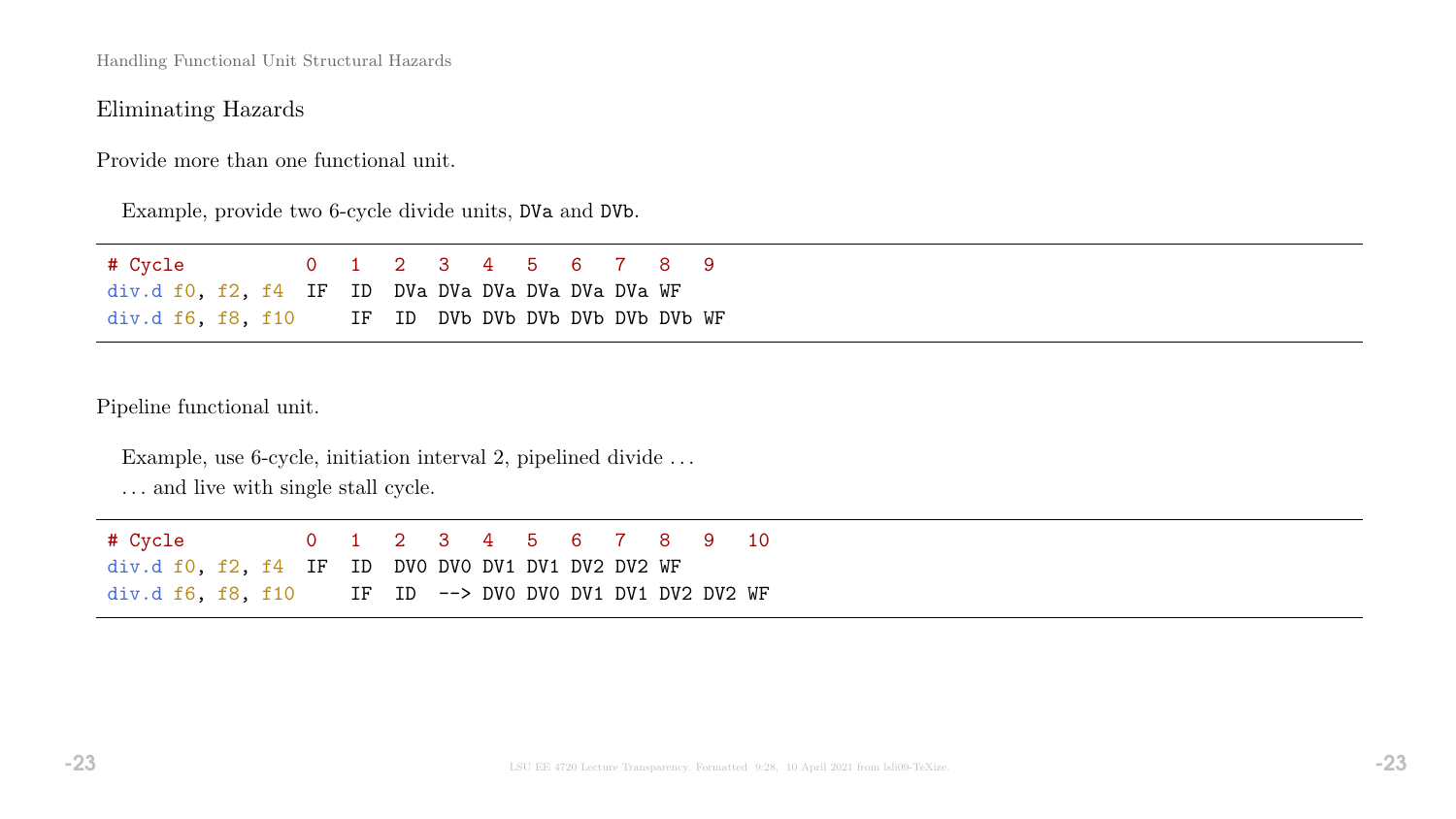# Example (stall to avoid hazard in cycle 8)

| # Cycle the state of the state of the state of the state of the state of the state of the state of the state o |  |  |  | 0 1 2 3 4 5 6 7 8 9                |  |  |  |
|----------------------------------------------------------------------------------------------------------------|--|--|--|------------------------------------|--|--|--|
| mul.d f0, f2, f4 IF ID M1 M2 M3 M4 M5 M6 WF                                                                    |  |  |  |                                    |  |  |  |
| addi r1, r1, 1                                                                                                 |  |  |  | IF ID EX ME WB                     |  |  |  |
| add.d f6, f8, f10                                                                                              |  |  |  | IF ID $\rightarrow$ A1 A2 A3 A4 WF |  |  |  |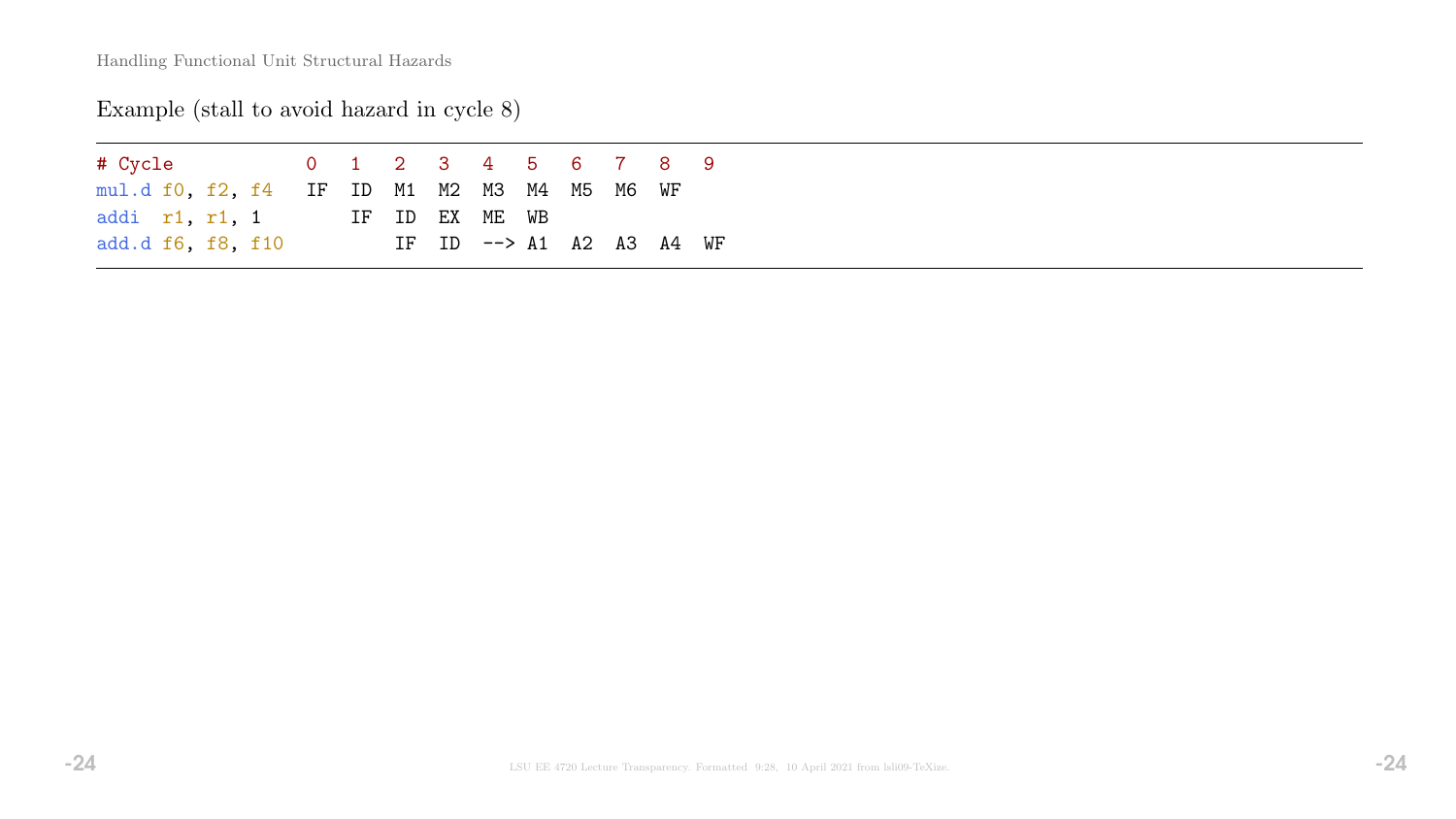#### Method 1: Delay instruction in ID. (Used above.)

Include a shift register called a reservation register.

Each cycle the reservation register is shifted.

A 1 indicates a "reservation" to enter WF.

Bit position indicates time . . .

... with the LSB indicating two cycles later ...

... the next bit indicating three cycles later ...

. . . and so on.

The ID stage controller, based on the opcode of the instruction  $\dots$ . . . knows the number of cycles before WF will be entered.

It checks the corresponding reservation register bit . . .

 $\ldots$  if it's 1 then IF and ID are stalled  $\ldots$ 

. . . if it's 0 then the bit is set to 1 and the instruction proceeds.

If such a stall occurs the reservation register is still shifted ... . . . and so a 0 will eventually move into the bit position.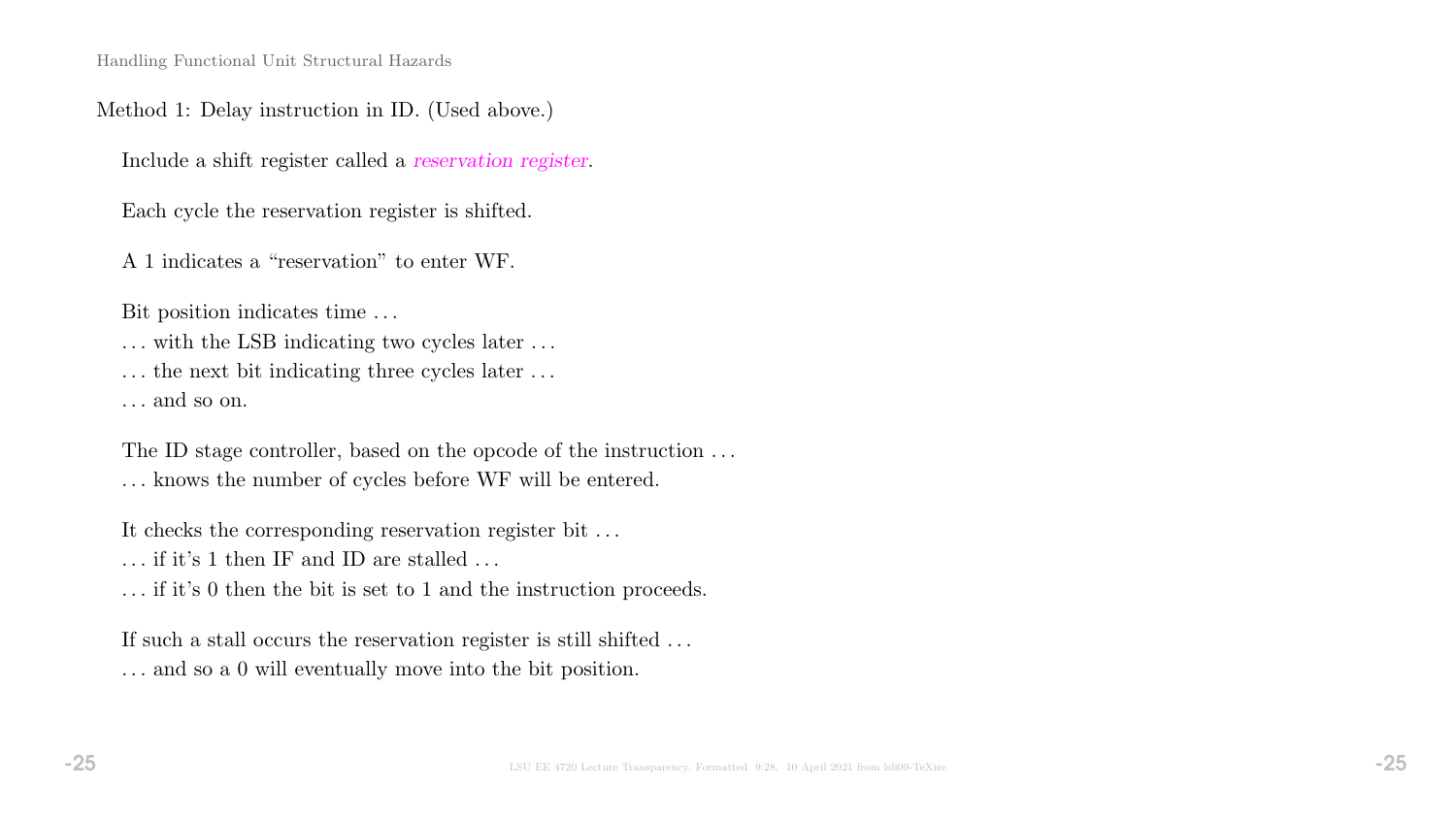Method 2: Delay instructions ready to enter WF.

Each functional unit provides a signal  $\ldots$ 

. . . indicating when it has an instruction ready to enter WF.

One of those signals is chosen (using some method) . . .

 $\ldots$  the corresponding instruction moves to WF  $\ldots$ 

 $\dots$  while the others are stalled.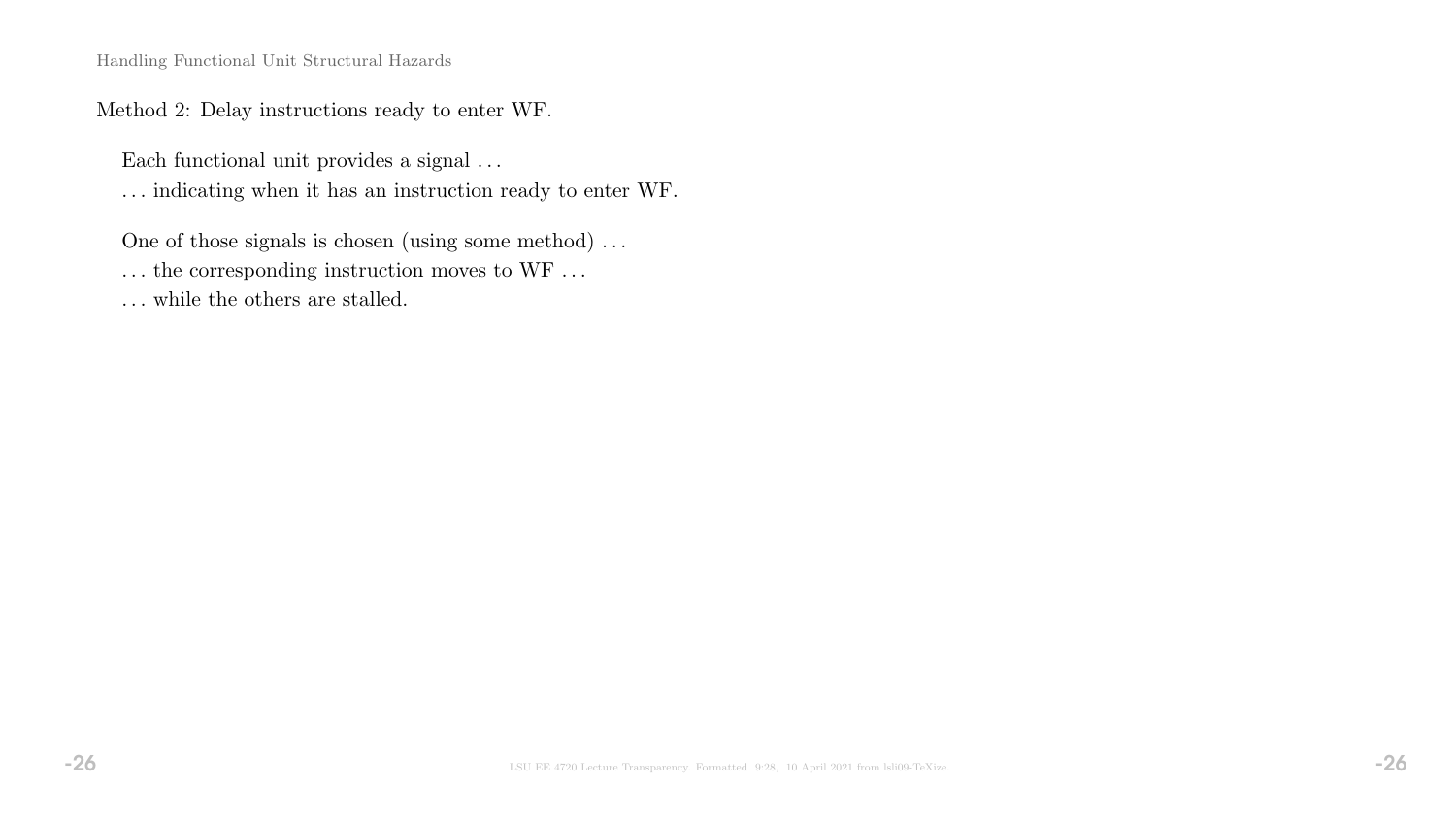#### Comparison of Method 1 and 2

Method 1 is easier to implement . . .

. . . since logic remains in one stage.

In contrast, logic for method 2 would span several stages  $\dots$ 

 $\ldots$  since stages back to IF might need to be stalled  $\ldots$ 

 $\ldots$  and so critical paths would be long.

Method 2 is more flexible . . .

. . . since priority could be given to longer-latency instructions.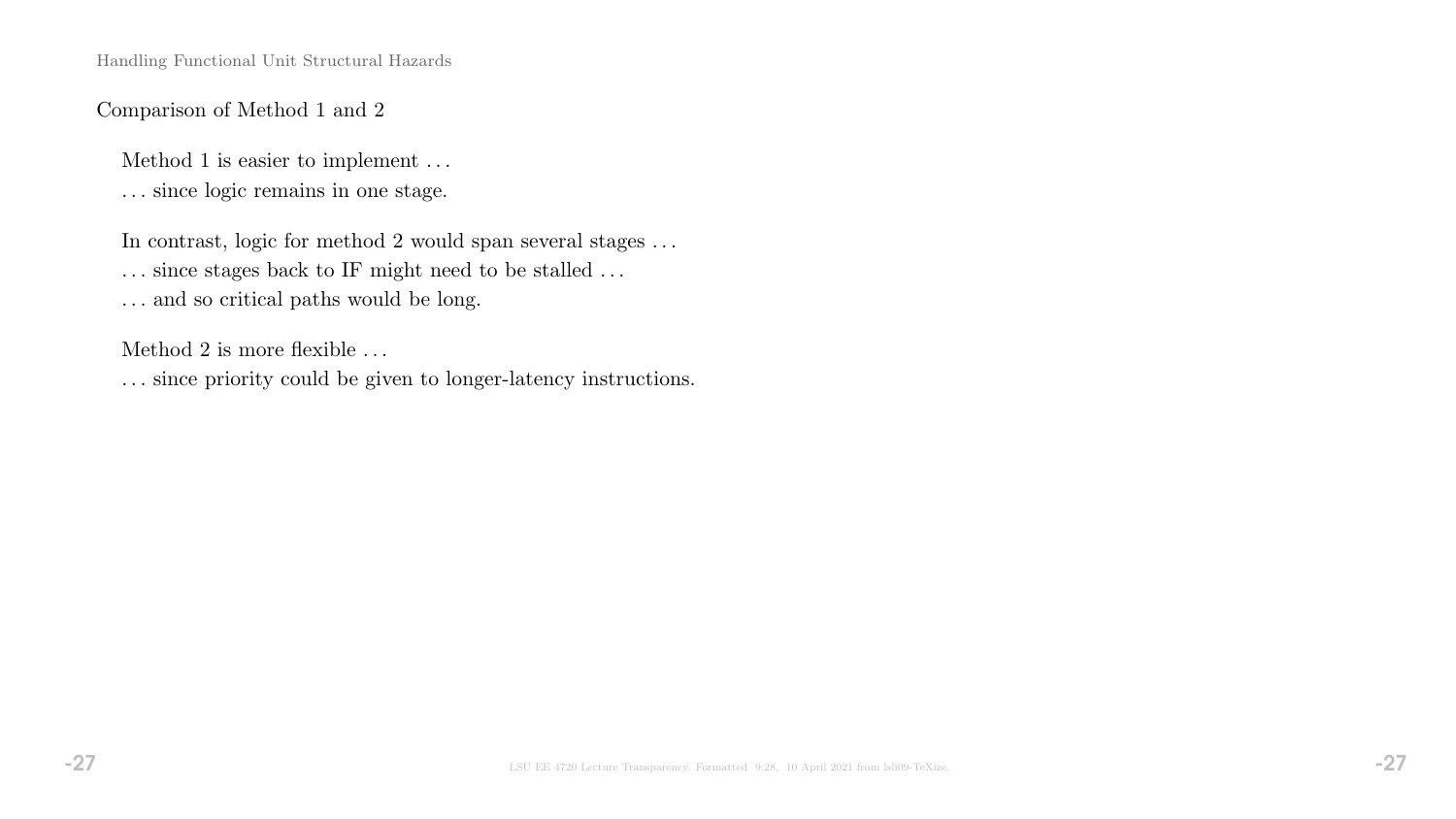Handling RAW Hazards

### Handling RAW Hazards

The interlock mechanism for RAW hazards  $\ldots$ . . . must keep track of registers with pending writes . . . . . . and use this information to stall instructions.

Consider, add.s f1, f2, f3.

Check if any uncompleted preceding instructions write f2 or f3.

If so, stall until register(s) written or can be bypassed to adder.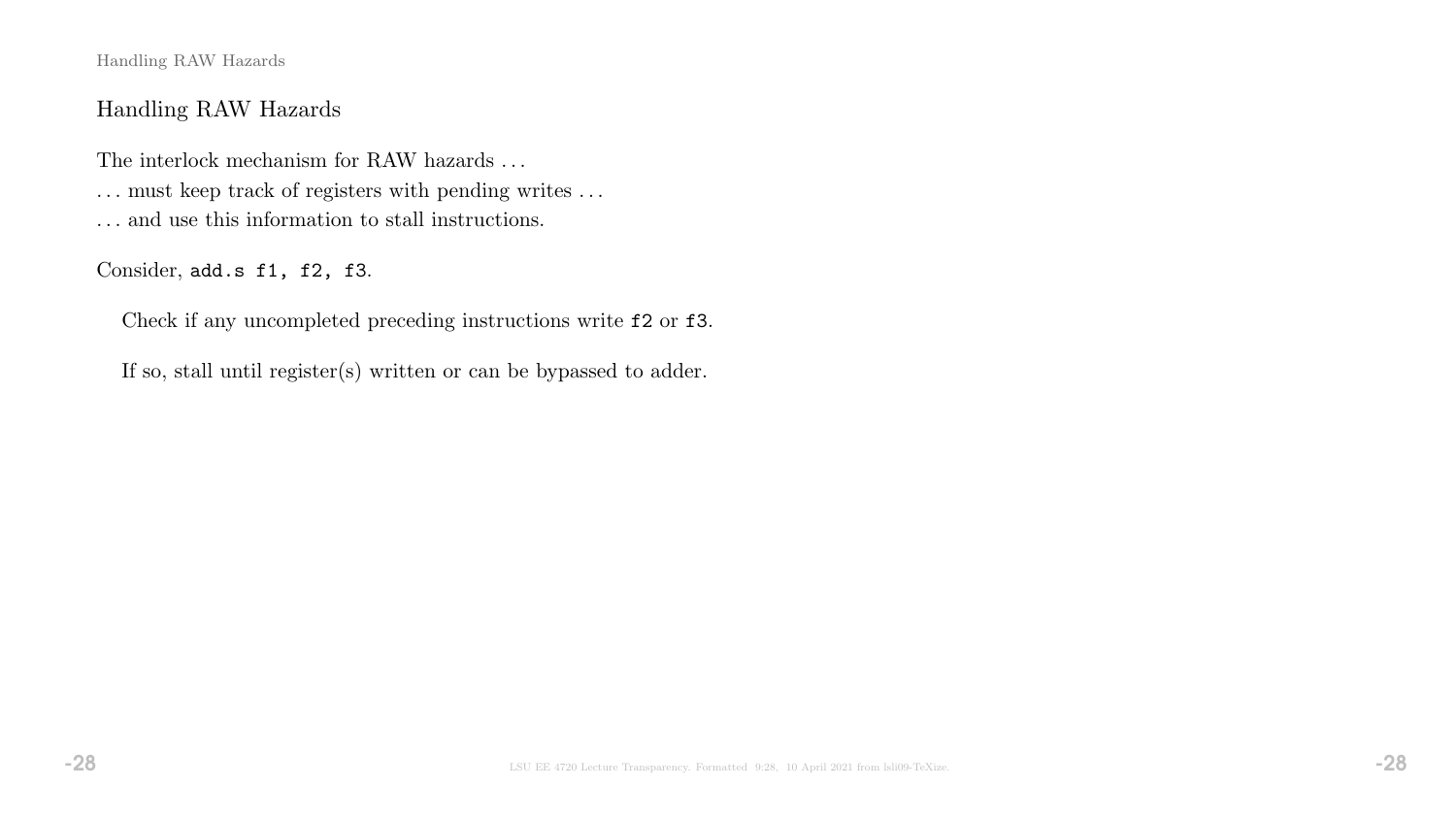Handling RAW Hazards

#### Possible RAW Interlock Implementations.

Brute Force: Check all following stages

As done for integer operations, check following stages ... . . . for pending write to register.

Each stage of every pipelined unit must be checked.

Too expensive.

Register file includes ready bit for each register.

Ready bit normally 1, indicating no pending writes (so value valid).

When instruction issued, bit set to  $0 \ldots$ 

. . . when instruction completes and result written, set back to 1.

Instruction stalls if either operand's ready bit is  $0 \ldots$ . . . and cannot be bypassed.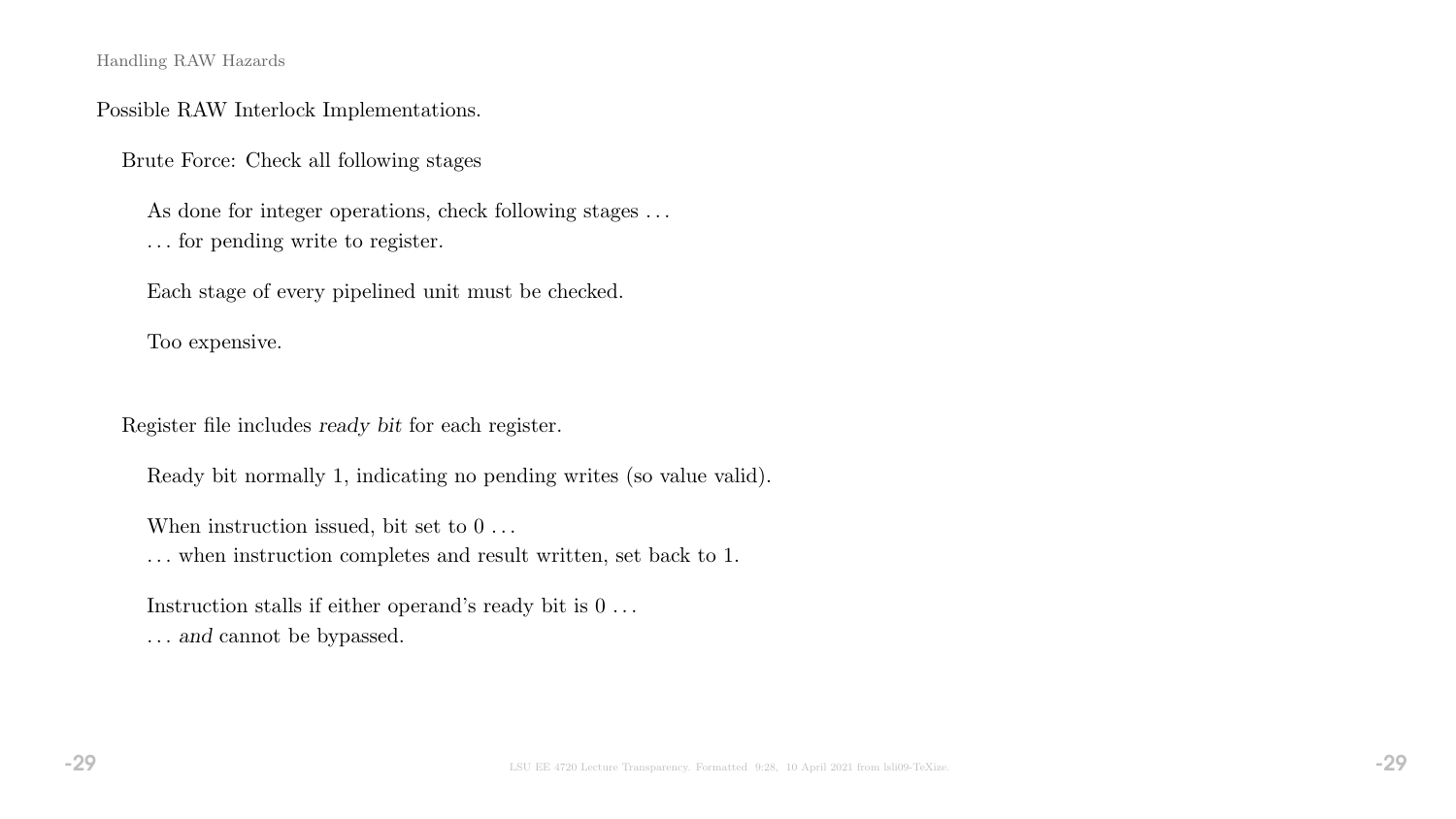# WAW Hazards

Example with 3-stage pipelined multiply and one-stage add, no ME.

# Cycle 0 1 2 3 4 5 mul.s f0, f1, f2 IF ID M0 M1 M2 WF add.s f0, f3, f4 IF ID A0 WF # Incorrect execution!!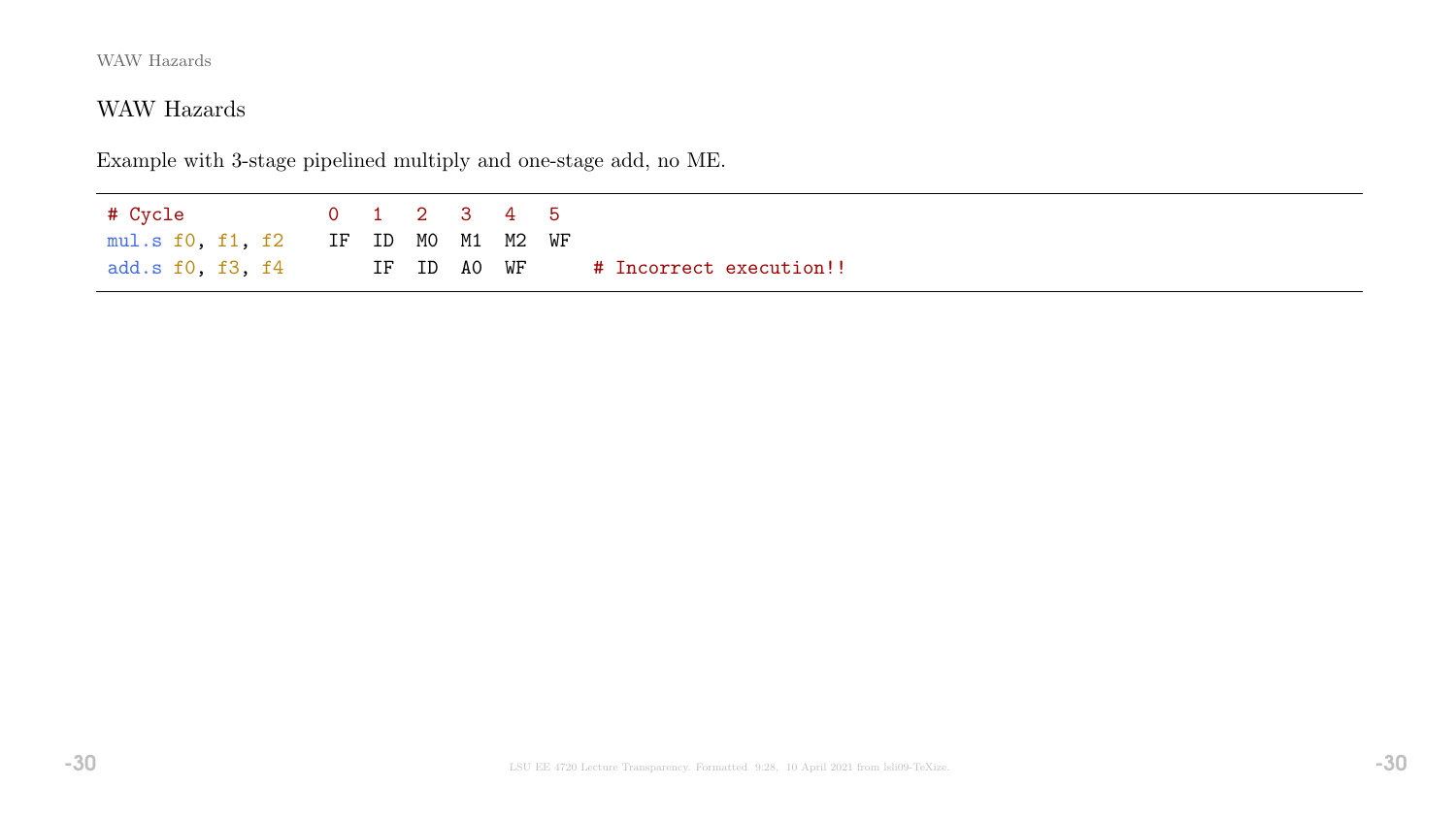# Handling WAW Hazards

The interlock mechanism for RAW hazards handles WAW hazards in which there is an intervening read.

Example with 3-stage pipelined multiply and one-stage add, no ME.

| mul.s f0, f1, f2 IF ID MO M1 M2 WF |  |  |                    |  |                                  |
|------------------------------------|--|--|--------------------|--|----------------------------------|
| sub.s f5, f0, f6                   |  |  | IF ID -----> AO WF |  |                                  |
| add.s f0, f3, f4                   |  |  |                    |  | IF $--->$ ID AO WF # No problem. |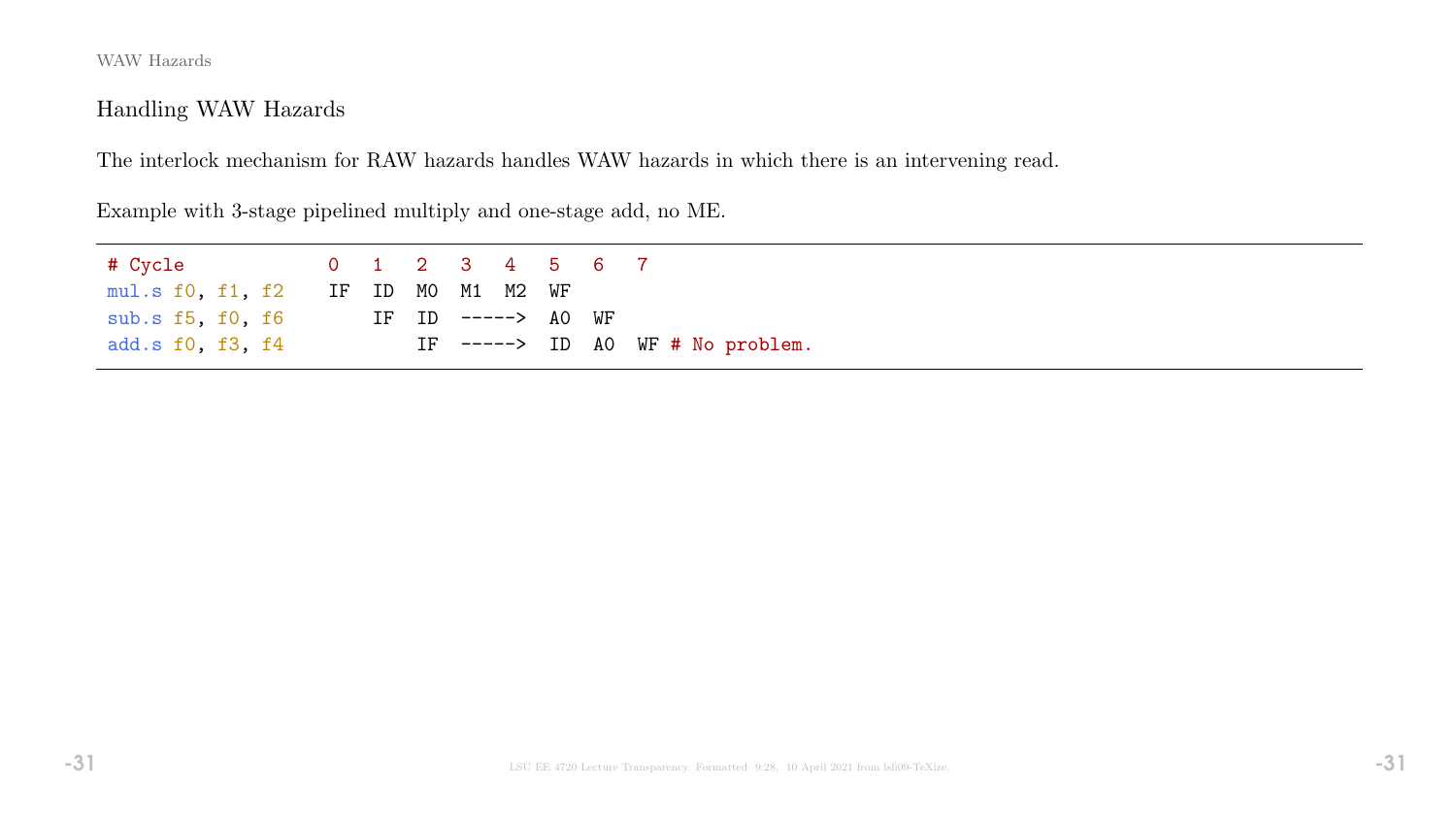### Handling WAW Hazards

If there is no intervening write.  $\ldots$ 

 $\ldots$  and ISA insists that  $all$  faulting instructions raise exceptions.  $\ldots$ 

. . . the WF can be suppressed by changing we to 0.

| # Cycle                             |  | 0 1 2 3 4 5 |  |  |
|-------------------------------------|--|-------------|--|--|
| mul.s f0, f1, f2 IF ID M0 M1 M2 WFx |  |             |  |  |
| add.s f0, f3, f4                    |  | IF ID AO WF |  |  |

If mul.s faulted the handler would be called in execution above.

For a less strict ISA instruction could be squashed earlier.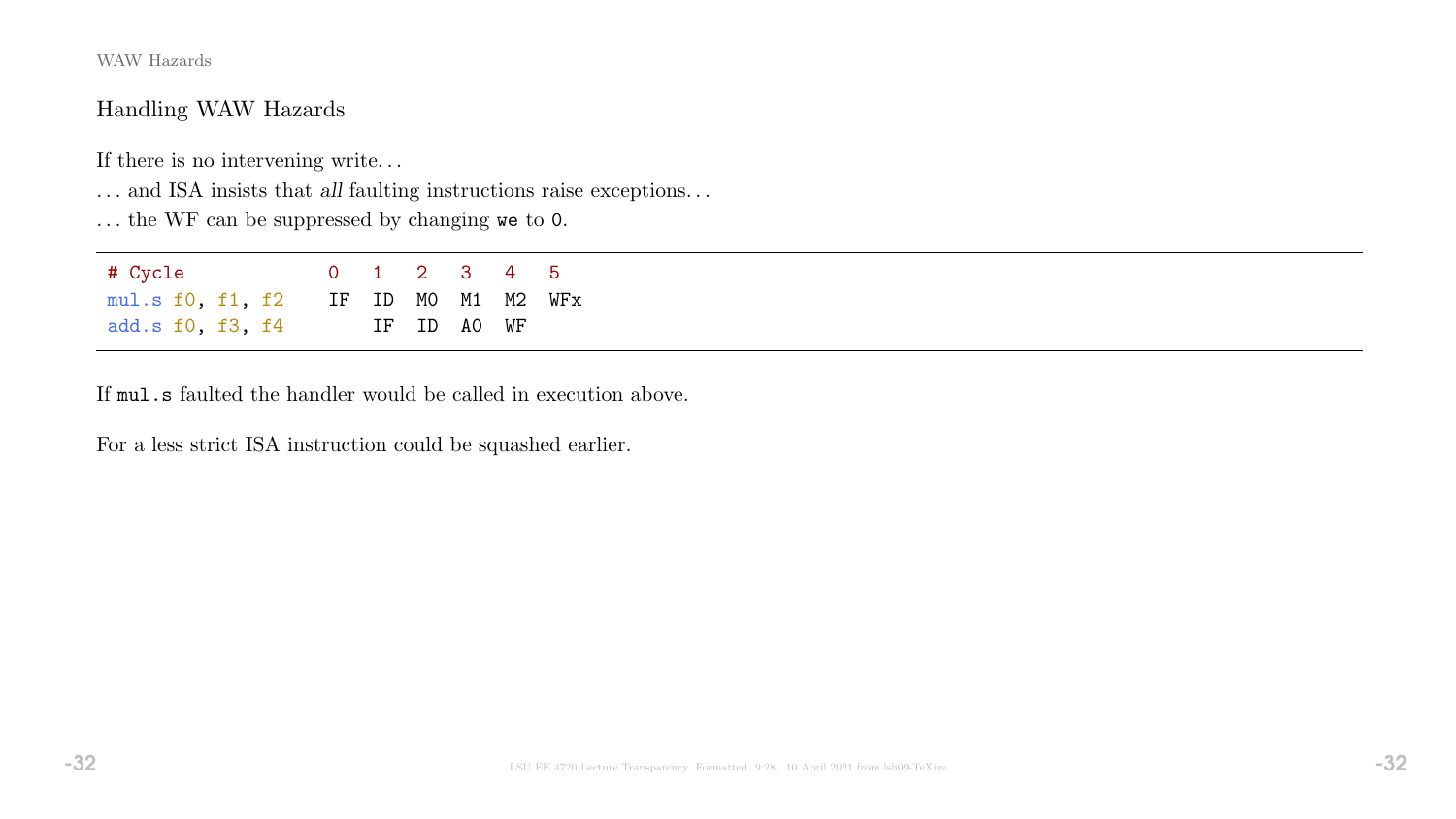#### WAR Hazards

Possible when register read delayed.

Can't happen in five-stage MIPS because instructions

(1) read registers in ID

(2) pass through ID in program order

(3) and produce results only after leaving ID.

Consider:

# Cycle: 0 1 2 3 4 5 6 7 8 9 10 11 mul.s f0, f1, f2 IF ID M0 M1 M2 M3 M4 M5 M6 M7 WF add.s f1, f3, f4 IF ID A0 A1 A2 A3 WF

There would be a WAR hazard if addf wrote f1 before multf read it.

That can't happen since multf would leave ID (with f1) as addf just enters ID.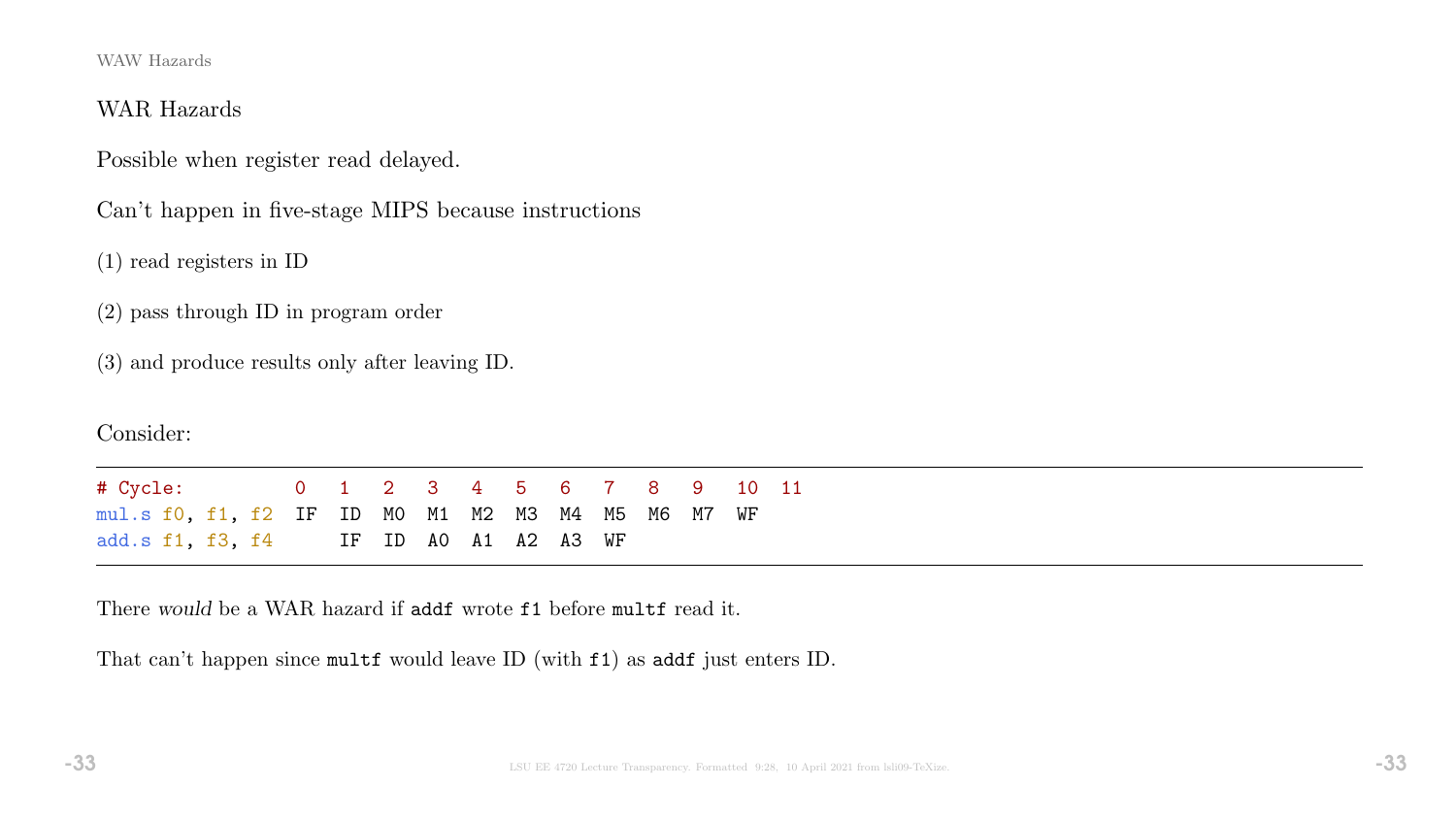CPI and Multicycle Operations

### CPI and Multicycle Operations

With long-latency ops, dependencies trickier ... . . . and structural hazards now present (in our implementations).

Finding CPI for a loop

As before, find a repeating pattern of iterations.

Look out for structural hazards.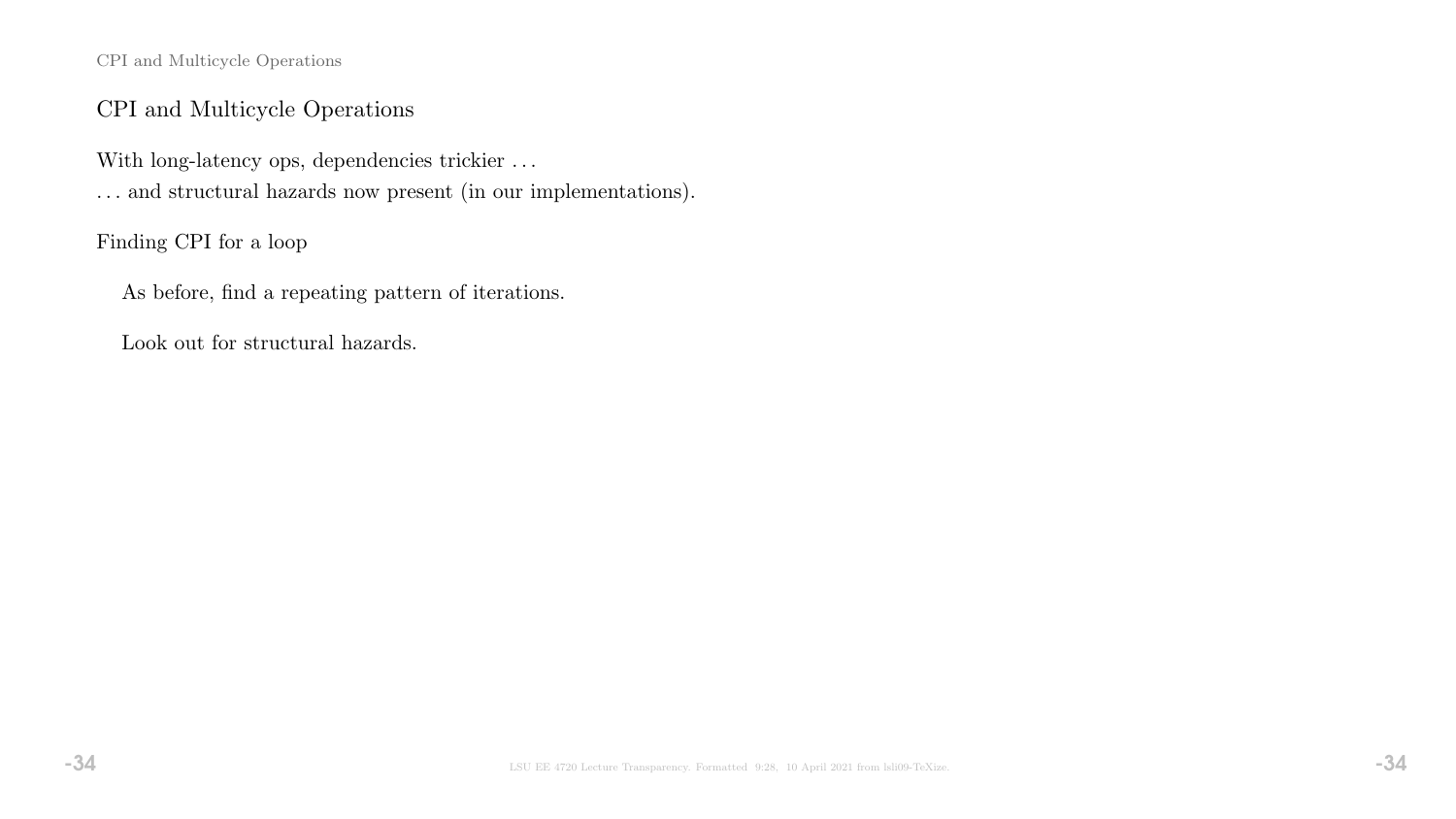CPI and Multicycle Operations  $\gg$  Determining Instruction Throughput (IPC)  $\gg$  Definitions

### Determining Instruction Throughput (IPC)

#### Instruction Throughput:

The number of instructions executed per unit time of some code fragment on some hardware.

#### IPC:

Instructions Per Cycle, a unit of instruction throughput. Also written as insn/cycle.

#### CPI:

Cycles Per Instruction, the reciprocal of IPC. Do not confuse CPI with the number of cycles needed to execute an individual instruction.

Code running on the five-stage MIPS pipeline ...

 $\dots$  the runs without stalls (do to good scheduling)  $\dots$ 

. . . has an instruction throughput of 1 insn/cycle.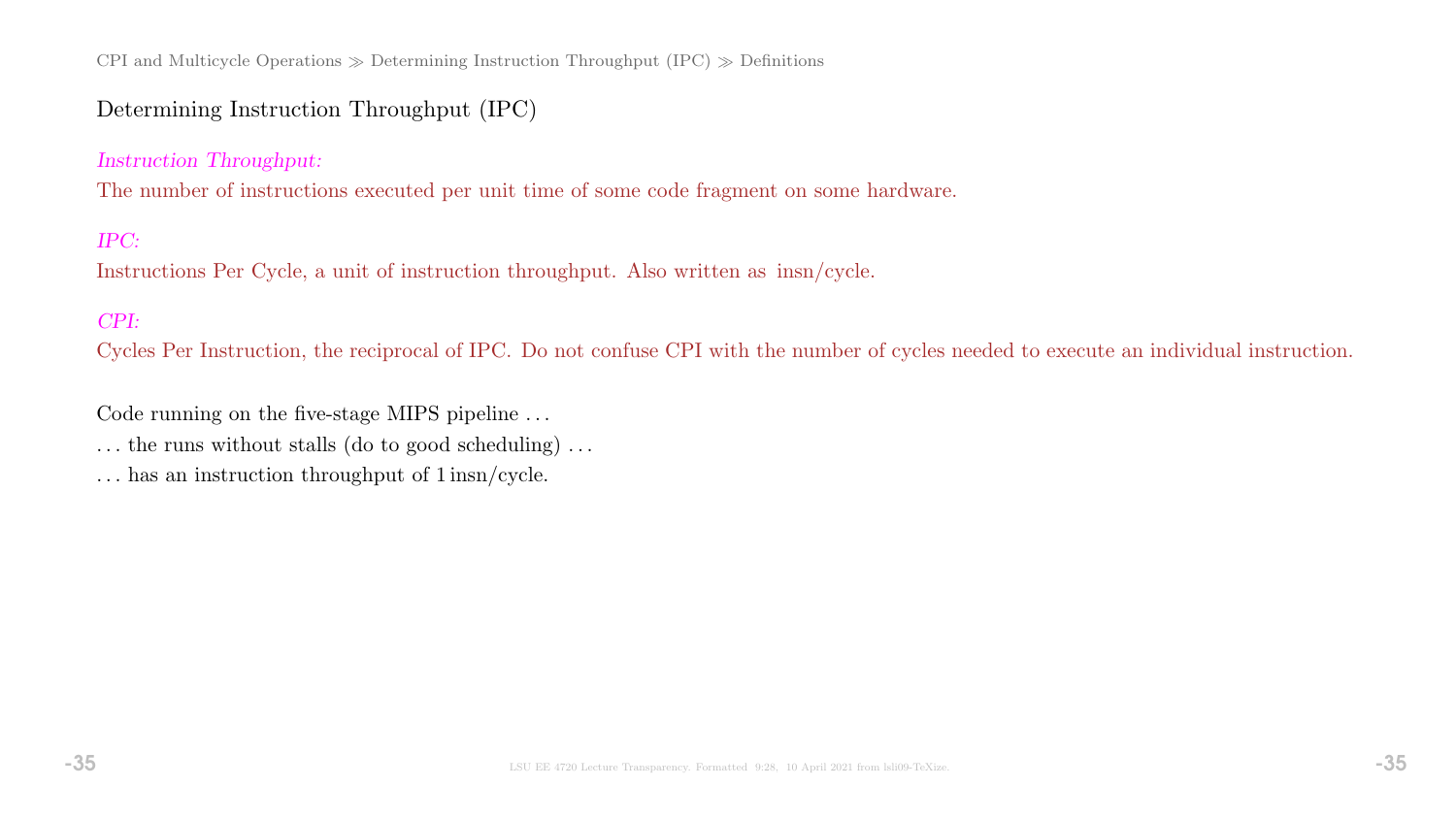CPI and Multicycle Operations  $\gg$  Determining Instruction Throughput (IPC)  $\gg$  Definitions

Loop Example:

LOOP:

```
addi $t0, $t0, -1
mul.s $f2, $f2, $f1 # Note loop-carried dependency through $f2
bne $t0, $0 LOOP
lwc1 $f1, 4($t1)
```
Runs on implementation illustrated earlier . . .

. . . with a full set of floating-point bypass paths added.

All bypass paths for integer instructions shown.

What is the CPI during the execution of this loop?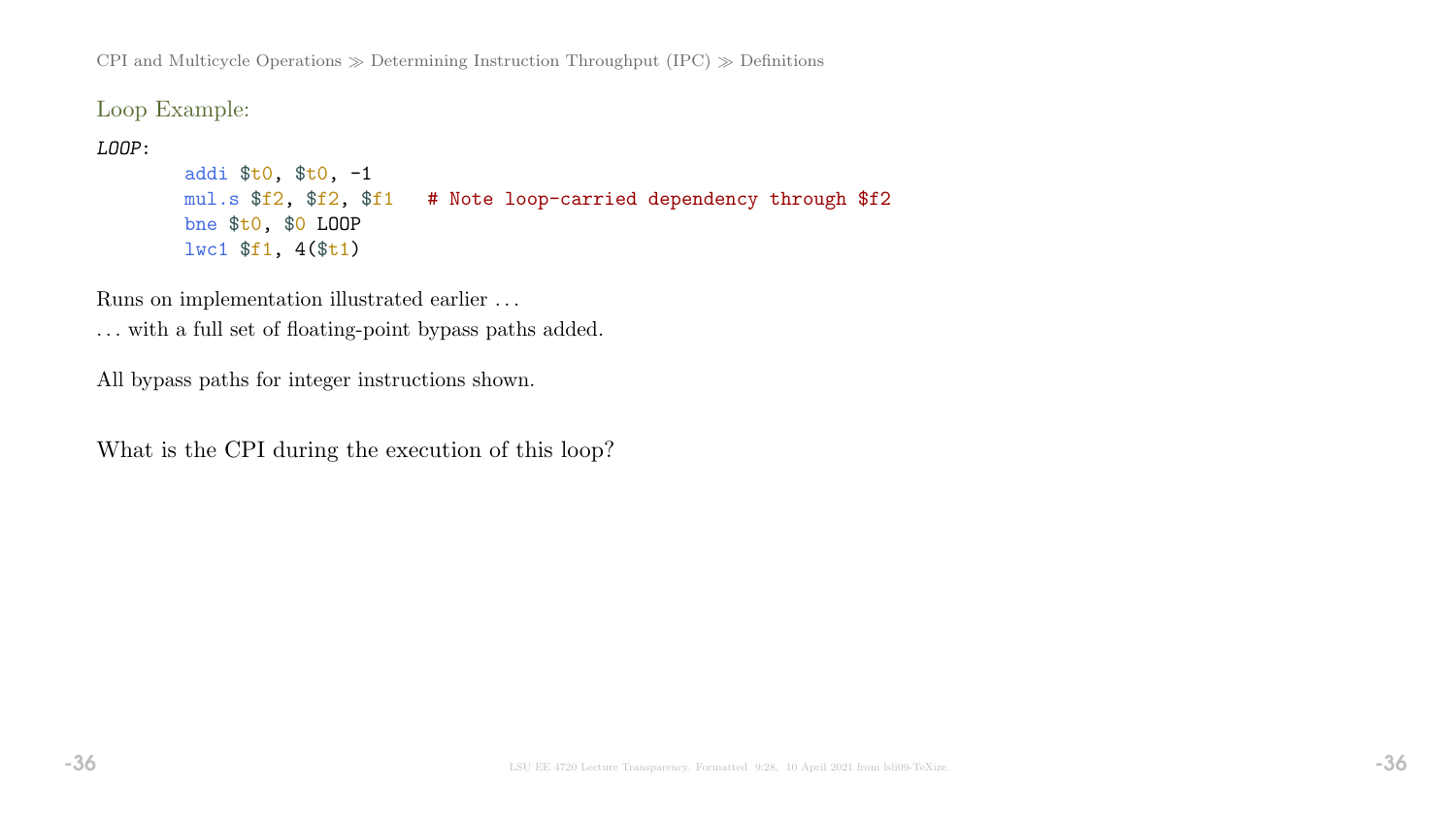$E_{\text{P}}^{\text{total}}$  Multicycle Operations  $\gg$  Determining  $\frac{1}{2}E_{\text{total}}^{\text{total}}$  and  $\frac{1}{2}E_{\text{total}}^{\text{total}}$   $\approx$   $\frac{1}{2}E_{\text{initial}}^{\text{total}}$ First Iteration addi  $t_0$ ,  $t_0$ ,  $-1$  IF ID EX ME WB mul.s \$f2, \$f2, \$f1 IF ID M1 M2 M3 M4 M5 M6 WF bne  $$t0$ ,  $$0$  LOOP IF ID -> EX ME WB  $l$ wc1  $f1$ , 4( $f1$ ) IF -> ID EX ME WF # Cycle 0 1 2 3 4 5 6 7 8 9 10 11 12 13 14 15 LOOP: # Second Iteration addi  $t_0$ ,  $t_0$ ,  $t_1$  is the set of  $\mathbb{R}$  IF ID EX ME WB mul.s  $$f2$ ,  $$f1$  IF ID -> M1 M2 M3 M4 M5 M6 WF bne  $$t0$ ,  $$0$  LOOP IF -> ID EX ME WB  $1\text{wcl } $f1, 4 ($t1)$  is the set of the set of the set of the set of the set of the set of the set of the set of the set of the set of the set of the set of the set of the set of the set of the set of the set of the set of # Cycle 0 1 2 3 4 5 6 7 8 9 10 11 12 13 14 15 16 17 18 19 20 21 22 23 24 25 LOOP: # Third Iteration addi  $t_0$ ,  $t_0$ ,  $t_1$  addi  $t_0$ ,  $t_1$  addi  $t_1$ ,  $t_1$ mul.s \$f2, \$f2, \$f1 15 and 10 and 10 and 10 and 10 and 10 and 10 and 10 and 10 and 10 and 10 and 10 and 10 and 1 bne  $$t0$ ,  $$0$  LOOP IF  $--->$  ID EX ME WB  $\frac{1}{10}$  is  $\frac{1}{10}$  if  $\frac{1}{10}$  if  $\frac{1}{10}$  if  $\frac{1}{10}$  if  $\frac{1}{10}$  EX ME WF # Cycle 0 1 2 3 4 5 6 7 8 9 10 11 12 13 14 15 16 17 18 19 20 21 22 23 24 25 LOOP: # Fourth Iteration addi  $$t0, $t0, -1$  IF ID EX ME WB

Note: Each iteration above starts differently.

First, Cycle 0: IF, addi; ID, etc. pre-loop instructions.

Second, Cycle 5: IF, addi; ID, 1wc1; EX, bne; M3, mul.s.

Third, Cycle 10: IF, addi; ID, lwc1; EX, bne; M2, mul.s. (Similar, but different.)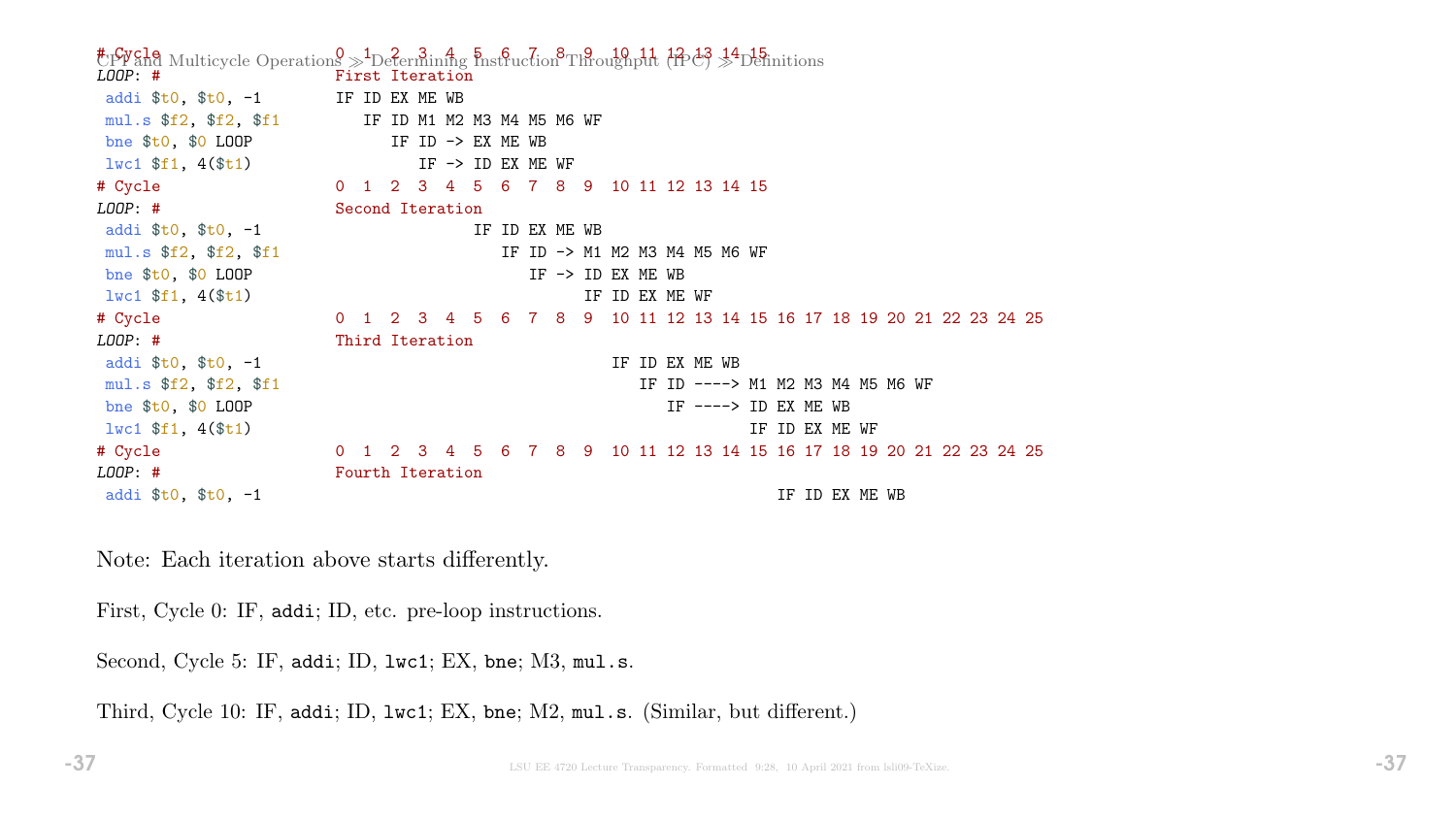| # Cycle                                              |                  |  |                      |  |                | 10 11 12 13 14 15 16 17 18 19 20 21 22 23 24 25 26 27 |  |  |                |  |  |
|------------------------------------------------------|------------------|--|----------------------|--|----------------|-------------------------------------------------------|--|--|----------------|--|--|
| $LOOP:$ #                                            | Third Iteration  |  |                      |  |                |                                                       |  |  |                |  |  |
| addi $$t0, $t0, -1$                                  | IF ID EX ME WB   |  |                      |  |                |                                                       |  |  |                |  |  |
| mul.s $$f2$ , $$f1$ IF ID ----> M1 M2 M3 M4 M5 M6 WF |                  |  |                      |  |                |                                                       |  |  |                |  |  |
| bne $$t0$ , $$0$ LOOP                                |                  |  | IF ----> ID EX ME WB |  |                |                                                       |  |  |                |  |  |
| $1wc1$ \$f1, $4$ (\$t1)                              |                  |  |                      |  | IF ID EX ME WF |                                                       |  |  |                |  |  |
| # Cycle                                              |                  |  |                      |  |                | 10 11 12 13 14 15 16 17 18 19 20 21 22 23 24 25 26 27 |  |  |                |  |  |
| $LOOP:$ #                                            | Fourth Iteration |  |                      |  |                |                                                       |  |  |                |  |  |
| addi $$t0, $t0, -1$                                  |                  |  |                      |  |                | IF ID EX ME WB                                        |  |  |                |  |  |
| mul.s \$f2, \$f2, \$f1                               |                  |  |                      |  |                | IF ID ----> M1 M2 M3 M4 M5 M6 WF                      |  |  |                |  |  |
| bne $$t0, $0$ LOOP                                   |                  |  |                      |  |                | IF $--->$ ID EX ME WB                                 |  |  |                |  |  |
| $1 w c 1 \$f1, 4(\$t1)$                              |                  |  |                      |  |                |                                                       |  |  | IF ID EX ME WF |  |  |
| # Cycle                                              |                  |  |                      |  |                | 10 11 12 13 14 15 16 17 18 19 20 21 22 23 24 25 26 27 |  |  |                |  |  |

Third, Cycle 10: IF, addi; ID, lwc1; EX, bne; M2, mul.s.

Fourth, Cycle 16: IF, addi; ID, lwc1; EX, bne; M2, mul.s.

Since third and fourth start the same way, pattern will repeat.

CPI is  $\frac{16-10}{4}$ 4  $= 1.5.$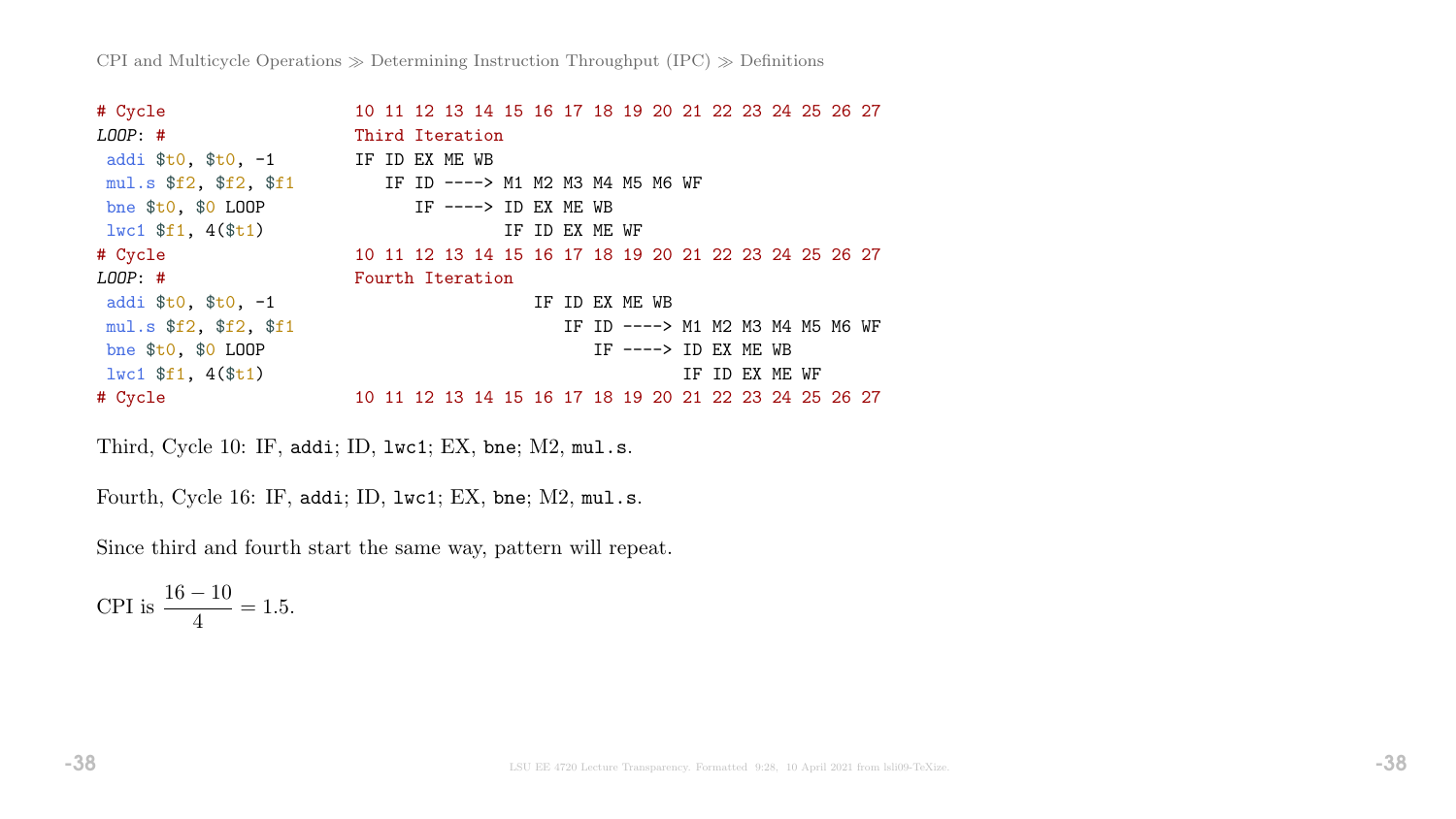#### Precise Exceptions

### Precise Exceptions

Problem is registers written out of order . . .

- . . . so some registers must be unwritten . . .
- . . . so that when handler starts . . .
- . . . it must seem as though . . .
- ... all instructions before faulting instructions executed ...

. . . while no instructions after faulting instruction execute.

# Cycle 0 1 2 3 4 5 6 7 8 9 mul.s f0, f1, f2 IF ID M0 M1 M2 M3 M4 M5 \*M6\* WF add.s f1, f3, f4 IF ID A0 A1 A2 A3 WF

To do this either . . .

. . . add lots of stalls so instructions do finish in order . . .

. . . limit those instructions that can raise precise exceptions . . .

. . . or need to unexecute instructions.

The first option is fine for debugging, too slow otherwise.

The second option requires lots of hardware.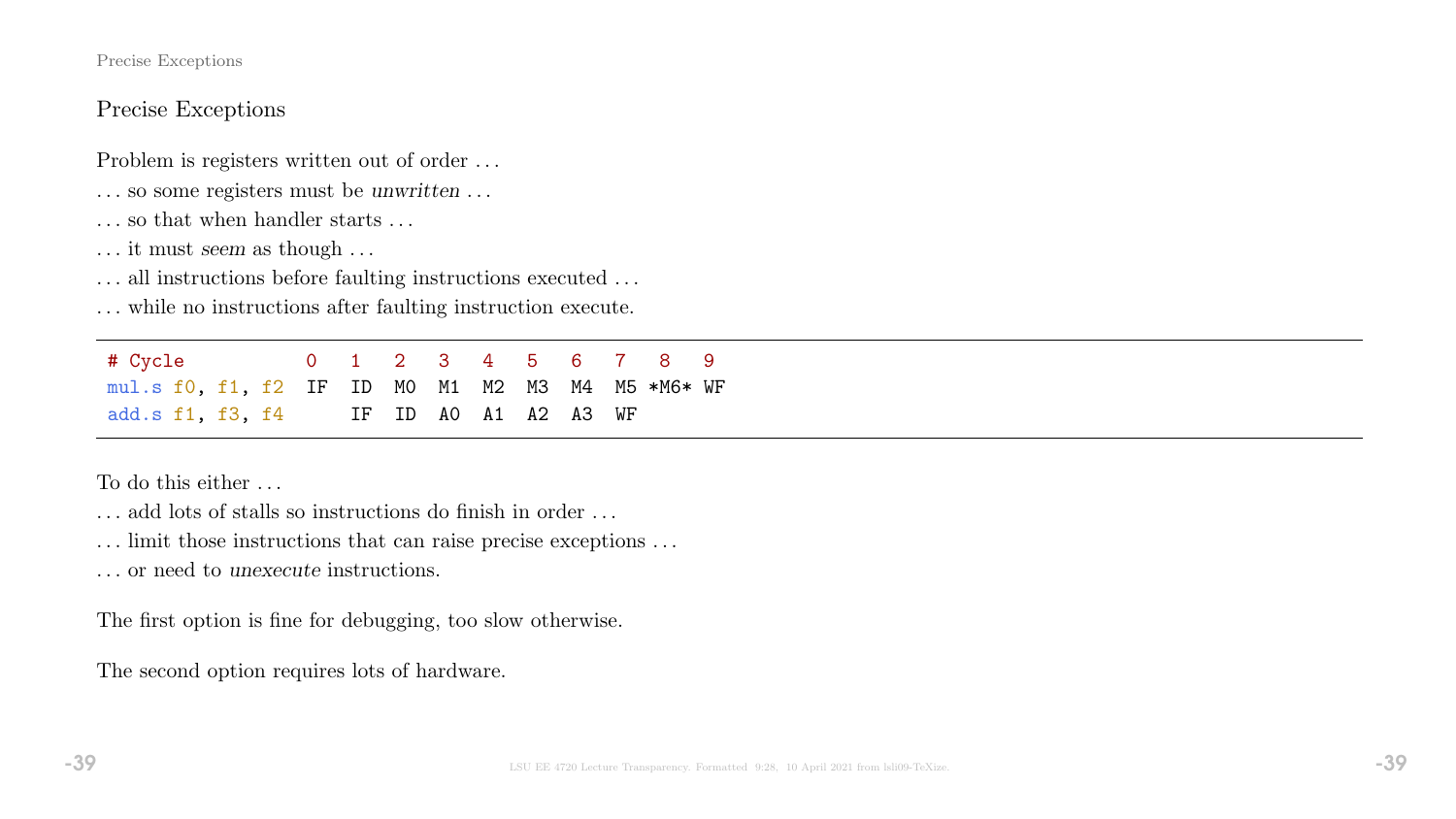Precise Exceptions  $\gg$  Method 1: Stall so that instructions complete in order.

# Method 1: Stall so that instructions complete in order.

| # Cycle                                          |  |  | 0 1 2 3 4 5 6 7 8 9 10 |  |  |  |
|--------------------------------------------------|--|--|------------------------|--|--|--|
| mul.s f0, f1, f2 IF ID M0 M1 M2 M3 M4 M5 M6 WF   |  |  |                        |  |  |  |
| add.s f1, f3, f4 IF ID ---------> A0 A1 A2 A3 WF |  |  |                        |  |  |  |

This works, (WF in program order) but reduces performance.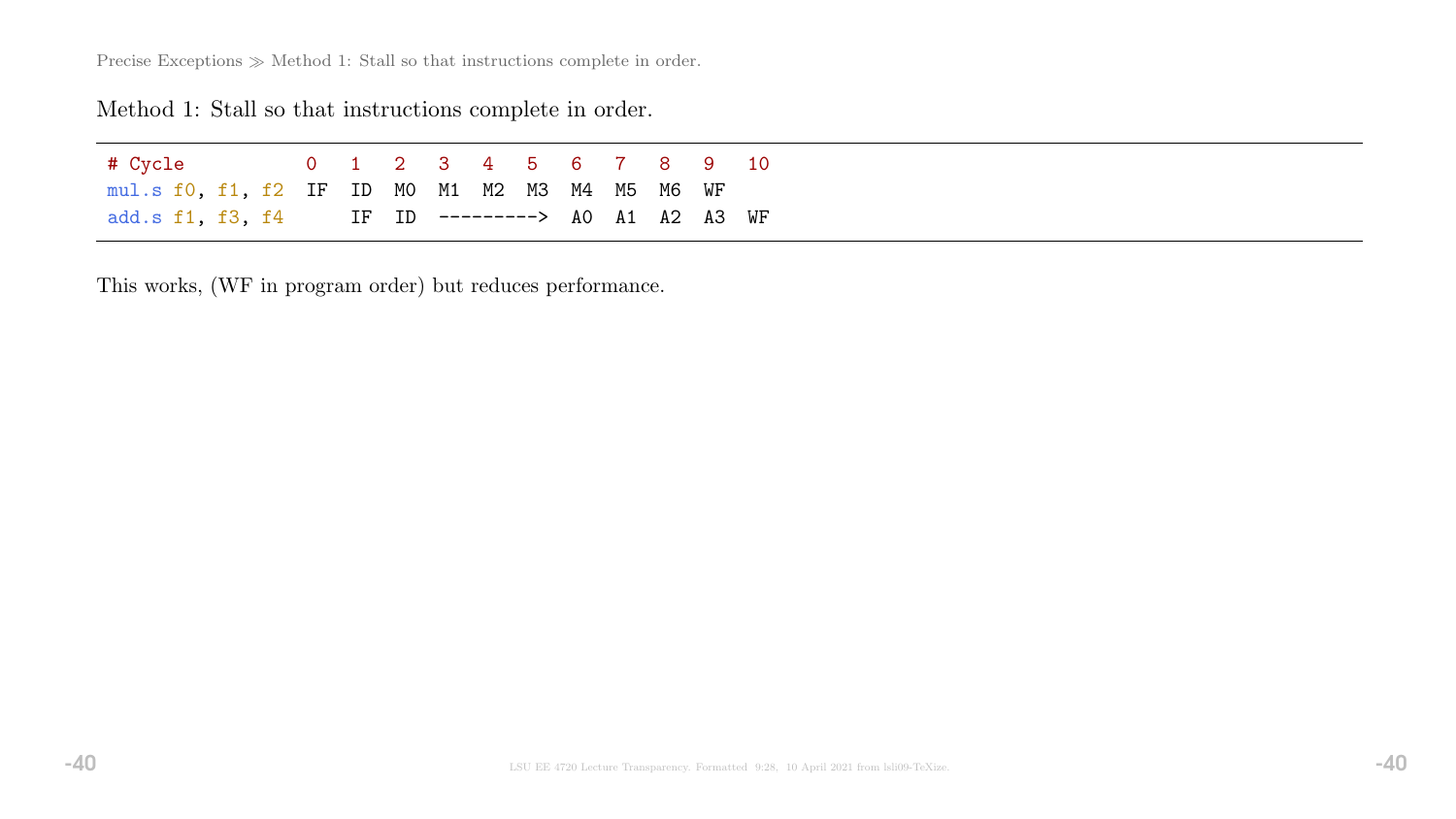Precise Exceptions  $\gg$  Method 2: Early Detection of Exceptions

#### Method 2: Early Detection of Exceptions

FP unit raises exceptions early in computation . . .

. . . if computation passes that point, it will finish without exceptions.

For example, 26-cycle DIV unit may check operands by cycle  $3 \ldots$ . . . if computation reaches cycle 4 there is no possibility of an exception.

Instructions only stall until preceding instruction checked for exceptions.

For example, suppose the FP multiply unit finds exceptions by end of M5.

Then at cycle 8 (below) addf can write (no chance of an exception in M6).

# Cycle: 0 1 2 3 4 5 6 7 8 9 mul.s f0,f1,f2 IF ID M0 M1 M2 M3 M4 M5 M6 WF add.s f1,f3,f4 IF ID -> A0 A1 A2 A3 WF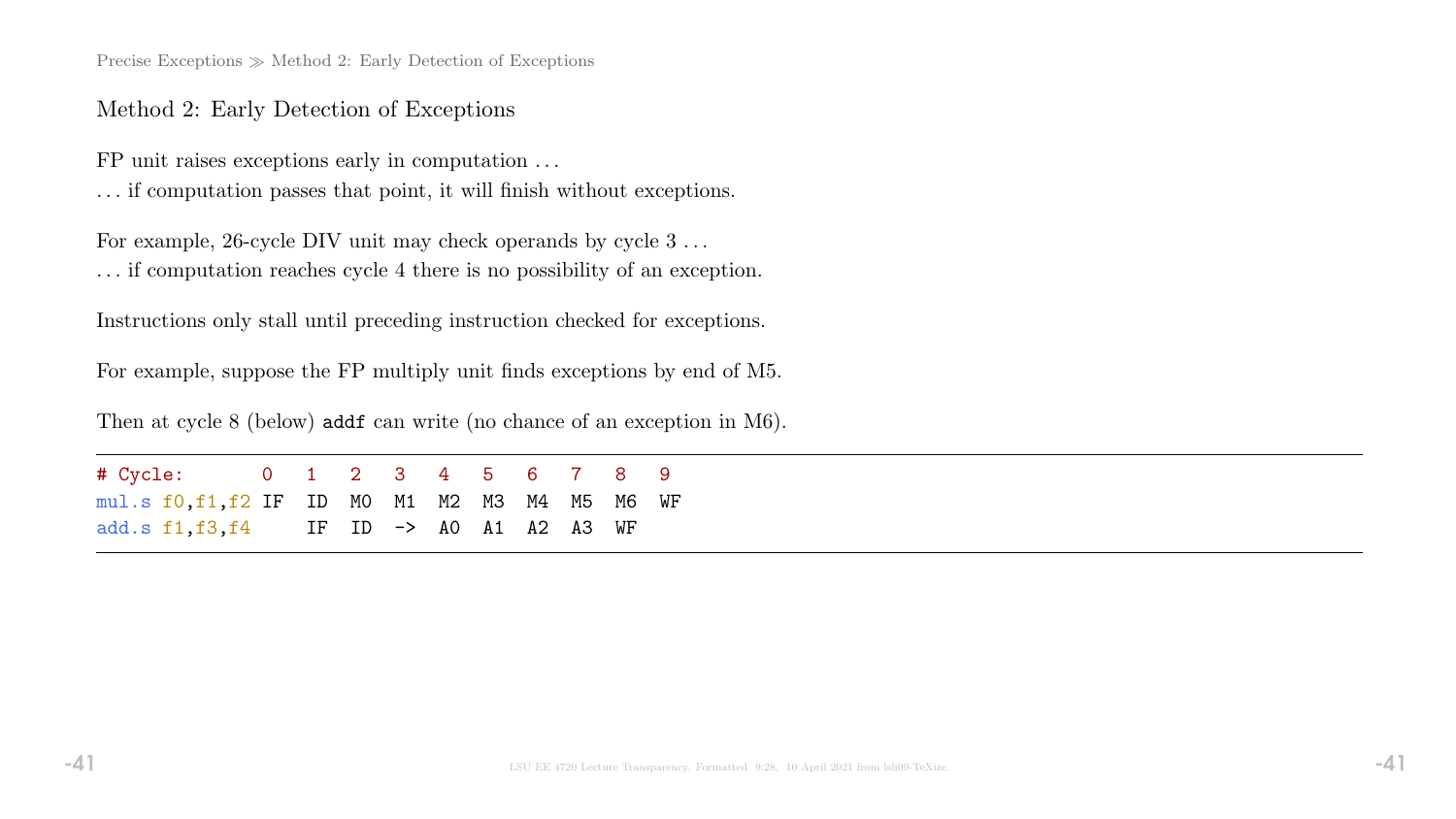Precise Exceptions  $\gg$  Method 3: Have precise and non-precise FP operations.

Method 3: Have precise and non-precise FP operations.

Let the names of imprecise instructions end in ip.

Second add.s doesn't stall since an exception in mul.sip need not be precise.

| # Cycle: 0 1 2 3 4 5 6 7 8 9 10 11 12 13 14 |                                                  |  |                                                  |  |  |  |                      |  |  |  |
|---------------------------------------------|--------------------------------------------------|--|--------------------------------------------------|--|--|--|----------------------|--|--|--|
|                                             | $mul.s$ f0, f1, f2 IF ID MO M1 M2 M3 M4 M5 M6 WF |  |                                                  |  |  |  |                      |  |  |  |
|                                             |                                                  |  | add.s f1, f3, f4 IF ID ---------> AO A1 A2 A3 WF |  |  |  |                      |  |  |  |
|                                             | $mu1.\texttt{sip f5}, f6, f7$                    |  | IF ---------> ID MO M1 M2 M3 M4 M5 M6 WF         |  |  |  |                      |  |  |  |
|                                             | add.s $f6, f8, f9$                               |  |                                                  |  |  |  | IF ID AO A1 A2 A3 WF |  |  |  |